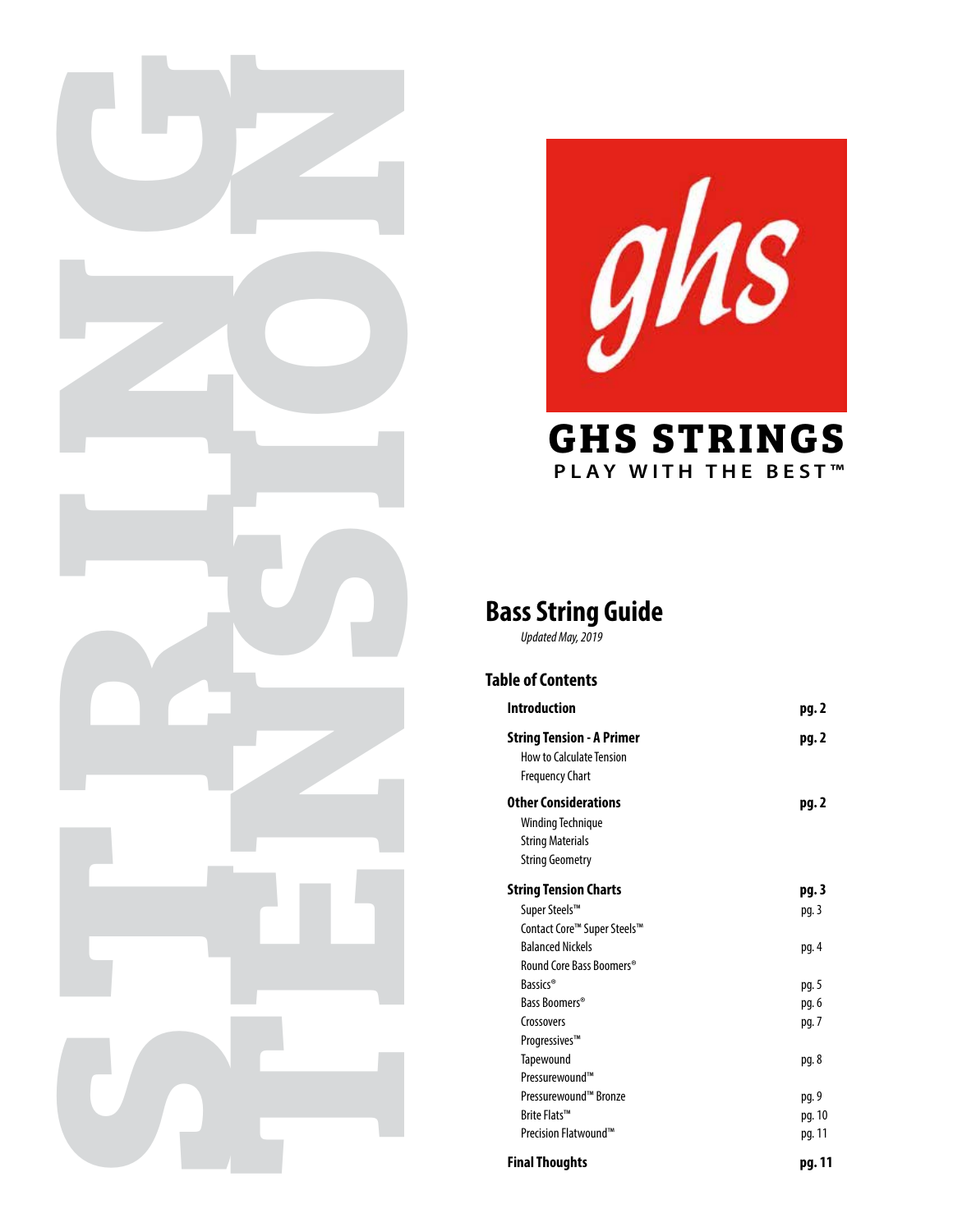### **Introduction**

Whether you are a luthier, a repair tech, or someone looking to find your "ideal" set for your application, string tension will play a role. It is with this in mind that we at GHS have put together our Bass String Guide, as a way to help you find the information you are looking for to help you in whatever role you fall.

### **How to Calculate Tension**

String tension is the amount of force a string has when tuned to a specific pitch. To find out the tension of a particular string, you need three variables: the **Unit Weight**, the **Scale Length**, and the **Frequency or Pitch** of the string you will be using. We have taken the time to provide you with a comprehensive list of all of our current bass strings, in single strings as well as in our pre-packaged sets. The formulas used to this end are the industry standard, and can be used to approximate other string tensions.

For those bassists that prefer to use altered - or down - tunings, we present our tension guide in such a way as to help facilitate your endeavors, to make choosing the ideal set of strings for your application much easier.

- **UW UNIT WEIGHT:** The weight of the string, measured in pounds per linear inch (lb/in).
- **L SCALE LENGTH:** The vibrating length of a string. Measure the distance from the nut to the bridge of the instrument to find the scale length. GHS has used the below scale lengths in the enclosed guide; your individual instrument may vary.

 Long Scale Plus - 34" Standard Long Scale - 34" Medium Scale - 32" Short Scale - 30"

**F FREQUENCY or PITCH:** The specific pitch at which each note is expressed, represented in cycles per second (Hertz).

To calculate the tension of a particular string in pounds, use the formula below, inserting the three needed variables.

### **T** (Tension) =  $(UW \times (2 \times L \times F)^2) / 386.4$

For those looking for a specific tension, you can use the formula below to get the unit weight for your particular needs. With that, compare the unit weight against the ones listed in the following pages to find the string gauge that meets your needs.

```
UW (Unit Weight) = (T \times 386.4) / (2 \times L \times F)^2
```
### **Other Considerations**

A common misconception is that the tension of a string is the same as the feel of the string under your fingers. And while string tension plays a part, there are a number of other processes that will also have an affect on the tone and playability of a string.

**Winding Techniques:** There are four types of winding techniques used for strings. The type providing the brightest tone (all else being equal) is the roundwound string. Next is the rollerwound, followed by the groundwound (also called a halfwound) and finally a flatwound.



**PLEASE NOTE:** We have provided this guide as a reference of the tension of our strings at various pitches. Please use caution when making sets that have extremely high tensions, as the set as a whole may put undue stress on the neck, as well as snap the core of the strings prematurely.

### **Frequency Chart**

The chart below represents the frequency or pitch of each note, as it relates to the bass fretboard. Standard tunings are shown in bold type; use the additional frequencies to calculate tension for strings when using altered tunings.



**String Materials:** The hardness of common materials used in the cover wire of strings affects both the tone and "feel" of a string. Usually, with all else remaining constant, the harder the material the brighter the string. Common cover wire materials include (ranked by order of brightness) stainless steel, Alloy 52, nickel plated steel, pure nickel, and for acoustics, brass and bronze.

**String Geometry:** "String Geometry" generally refers to the ratio of the core wire diameter to the cover wire diameter. These two parameters are utilized to come up with the final string gauge. All else remaining constant, a small core-to-cover ratio generally results in a string with greater flexibility and brighter tone. A larger coreto-cover ratio generally results in a string with greater volume, sustain, tone life and durability.



**Small Ratio Large Ratio**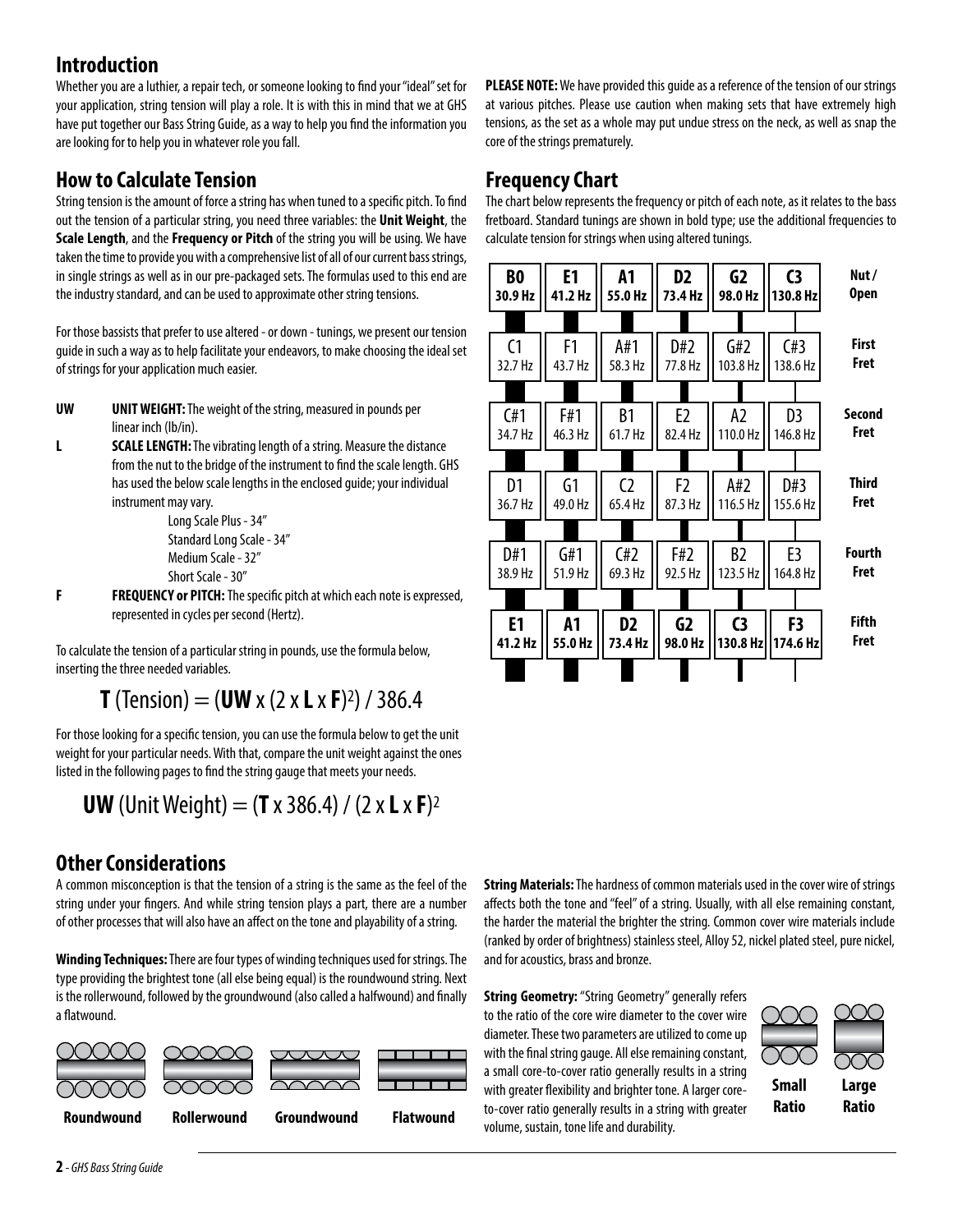## **Super Steels™ - Tension**



• Stainless Steel Roundwound Strings • Bright, Punchy and Articulate Tone

#### **By Individual String**

**Long Scale Plus** *(38" Winding Length)*

| Cat. No.      | <b>Unit Weight</b> | F3 |                          | E3 D#3 D3 C#3 C3 B2 A#2 A2 G#2 G2 F#2 F2 E2 D#2 D2 C#2 C2 B1 A#1 A1 G#1 G1 F#1 F1 E1 D#1 D1 C#1 C1 B0 A#0 A0 G#0 G0 |  |                                                        |  |  |  |                                                             |  |  |  |  |                                                             |  |  |                                                             |  |  |  |
|---------------|--------------------|----|--------------------------|---------------------------------------------------------------------------------------------------------------------|--|--------------------------------------------------------|--|--|--|-------------------------------------------------------------|--|--|--|--|-------------------------------------------------------------|--|--|-------------------------------------------------------------|--|--|--|
| <b>PB18</b>   | .00000727          |    | 26.5 23.6 21.0 18.8 16.7 |                                                                                                                     |  |                                                        |  |  |  |                                                             |  |  |  |  |                                                             |  |  |                                                             |  |  |  |
| <b>PB20</b>   | .00000841          |    |                          | 30.7 27.3 24.3 21.7 19.3 17.2 15.3                                                                                  |  |                                                        |  |  |  |                                                             |  |  |  |  |                                                             |  |  |                                                             |  |  |  |
| <b>STB027</b> | .00016212          |    |                          | 52.7 46.9 41.8 37.3 33.2 29.6 26.3 23.5 20.9 18.6 16.6                                                              |  |                                                        |  |  |  |                                                             |  |  |  |  |                                                             |  |  |                                                             |  |  |  |
| <b>STB030</b> | .00017301          |    |                          | 56.3 50.1 44.6 39.8 35.4 31.6 28.1 25.0 22.3 19.9 17.7 15.8                                                         |  |                                                        |  |  |  |                                                             |  |  |  |  |                                                             |  |  |                                                             |  |  |  |
| <b>STB035</b> | .00023236          |    |                          |                                                                                                                     |  | 59.9 47.6 42.4 37.7 33.7 30.0 26.7 23.8 21.2 18.9 16.8 |  |  |  |                                                             |  |  |  |  |                                                             |  |  |                                                             |  |  |  |
| <b>STB040</b> | .00029172          |    |                          |                                                                                                                     |  |                                                        |  |  |  | 53.2 47.4 42.3 37.6 33.5 29.9 26.6 23.7 21.1 18.8 16.8      |  |  |  |  |                                                             |  |  |                                                             |  |  |  |
| <b>STB044</b> | .00038523          |    |                          |                                                                                                                     |  |                                                        |  |  |  | 55.8 49.7 44.3 39.4 35.1 31.3 27.9 24.9 22.1 19.7 17.6 15.7 |  |  |  |  |                                                             |  |  |                                                             |  |  |  |
| <b>STB046</b> | .00040243          |    |                          |                                                                                                                     |  |                                                        |  |  |  | 58.3 51.9 46.3 41.2 36.7 32.7 29.1 25.9 23.1 20.6 18.3 16.4 |  |  |  |  |                                                             |  |  |                                                             |  |  |  |
| <b>STB050</b> | .00048386          |    |                          |                                                                                                                     |  |                                                        |  |  |  | 55.6 49.5 44.1 39.3 35.0 31.2 27.8 24.8 22.1 19.7 17.5 15.6 |  |  |  |  |                                                             |  |  |                                                             |  |  |  |
| <b>STB058</b> | .00059786          |    |                          |                                                                                                                     |  |                                                        |  |  |  | 54.5 48.6 43.3 38.6 34.3 30.6 27.3 24.3 21.6 19.3 17.2 15.3 |  |  |  |  |                                                             |  |  |                                                             |  |  |  |
| <b>STB063</b> | .00077190          |    |                          |                                                                                                                     |  |                                                        |  |  |  |                                                             |  |  |  |  | 55.9 49.8 44.4 39.5 35.2 31.4 27.9 24.9 22.2 19.8 17.6 15.7 |  |  |                                                             |  |  |  |
| <b>STB067</b> | .00082542          |    |                          |                                                                                                                     |  |                                                        |  |  |  |                                                             |  |  |  |  | 59.8 53.3 47.4 42.3 37.7 33.6 29.9 26.6 23.7 21.2 18.8 16.8 |  |  |                                                             |  |  |  |
| <b>STB070</b> | .00095418          |    |                          |                                                                                                                     |  |                                                        |  |  |  |                                                             |  |  |  |  | 54.8 48.8 43.5 38.8 34.5 30.8 27.4 24.5 21.7 19.4 17.3      |  |  |                                                             |  |  |  |
| <b>STB080</b> | .00113651          |    |                          |                                                                                                                     |  |                                                        |  |  |  |                                                             |  |  |  |  | 58.2 51.8 46.2 41.1 36.6 32.6 29.2 25.9 23.1 20.6 18.3 16.4 |  |  |                                                             |  |  |  |
| <b>STB084</b> | .00129257          |    |                          |                                                                                                                     |  |                                                        |  |  |  |                                                             |  |  |  |  |                                                             |  |  | 58.9 52.6 46.8 41.7 37.1 33.2 29.5 26.2 23.4 20.8 18.6 16.5 |  |  |  |
| <b>STB090</b> | .00136385          |    |                          |                                                                                                                     |  |                                                        |  |  |  |                                                             |  |  |  |  |                                                             |  |  | 55.5 49.4 43.9 39.2 35.0 31.1 27.7 24.7 22.0 19.6 17.4 15.6 |  |  |  |
| <b>STB098</b> | .00181843          |    |                          |                                                                                                                     |  |                                                        |  |  |  |                                                             |  |  |  |  |                                                             |  |  | 58.6 52.2 46.6 41.5 36.9 32.9 29.3 26.2 23.3 20.7 18.5 16.5 |  |  |  |
| <b>STB102</b> | .00200935          |    |                          |                                                                                                                     |  |                                                        |  |  |  |                                                             |  |  |  |  |                                                             |  |  | 57.7 51.5 45.8 40.8 36.4 32.4 28.9 25.7 22.9 20.4 18.2 16.2 |  |  |  |
| <b>STB106</b> | .00214559          |    |                          |                                                                                                                     |  |                                                        |  |  |  |                                                             |  |  |  |  |                                                             |  |  | 55.0 48.9 43.6 38.8 34.6 30.9 27.5 24.5 21.8 19.4 17.3 15.3 |  |  |  |
| <b>STB121</b> | .00279247          |    |                          |                                                                                                                     |  |                                                        |  |  |  |                                                             |  |  |  |  |                                                             |  |  | 56.7 50.6 45.0 40.2 35.7 31.8 28.4 25.3 22.5 20.0           |  |  |  |
| <b>STB126</b> | .00291823          |    |                          |                                                                                                                     |  |                                                        |  |  |  |                                                             |  |  |  |  |                                                             |  |  | 59.3 52.9 47.1 42.0 37.3 33.3 29.6 26.4 23.5 21.0           |  |  |  |
|               |                    |    |                          |                                                                                                                     |  |                                                        |  |  |  |                                                             |  |  |  |  |                                                             |  |  |                                                             |  |  |  |

#### **Medium Scale** *(35.5" Winding Length)*

| Cat. No.              | Unit Weight F3 E3 D#3 D3 C#3 C3 B2 A#2 A2 G#2 G2 F#2 F2 E2 D#2 D2 C#2 C2 B1 A#1 A1 G#1 G1 F#1 F1 E1 D#1 D1 C#1 C1 B0 A#0 A0 G#0 G0 |  |  |  |  |  |                                                             |  |  |  |                                                             |  |  |  |                                                             |  |  |  |  |
|-----------------------|------------------------------------------------------------------------------------------------------------------------------------|--|--|--|--|--|-------------------------------------------------------------|--|--|--|-------------------------------------------------------------|--|--|--|-------------------------------------------------------------|--|--|--|--|
| 5501 (.044)           | .00034447                                                                                                                          |  |  |  |  |  | 55.7 49.6 44.2 39.3 35.1 31.2 27.8 24.8 22.1 19.7 17.5 15.6 |  |  |  |                                                             |  |  |  |                                                             |  |  |  |  |
| 5502 (.063) .00075784 |                                                                                                                                    |  |  |  |  |  |                                                             |  |  |  | 54.6 48.6 43.3 38.6 34.4 30.6 27.3 24.3 21.6 19.3 17.2 15.3 |  |  |  |                                                             |  |  |  |  |
| 5503 (.084)           | .00109724                                                                                                                          |  |  |  |  |  |                                                             |  |  |  |                                                             |  |  |  | 55.9 49.8 44.3 39.5 35.2 31.3 27.9 24.9 22.2 19.7 17.6 15.7 |  |  |  |  |
| 5504 (.106)           | .00199794                                                                                                                          |  |  |  |  |  |                                                             |  |  |  |                                                             |  |  |  | 57.0 50.9 45.4 40.4 36.0 32.0 28.5 25.5 22.6 20.2 16.0      |  |  |  |  |

#### **By Available Sets**

| Cat. No.                              | <b>TOTAL</b> | High C | 1-G           | $2-D$         | 3-A                  | 4-E                   | 5-B | Cat. No.                                 | <b>TOTAL</b> | High C                    | 1-G                      |
|---------------------------------------|--------------|--------|---------------|---------------|----------------------|-----------------------|-----|------------------------------------------|--------------|---------------------------|--------------------------|
| L5000<br>Light                        | 153.5        |        | STB40<br>33.5 | STB58<br>38.6 | <b>STB80</b><br>41.1 | <b>STB102</b><br>40.8 |     | <b>5EM STB</b><br>Evan Marien Sig        | 159.3        |                           | STB <sub>3</sub><br>26.7 |
| <b>ML5000</b><br>Medium Light         | 176.0        |        | STB44<br>44.3 | STB63<br>49.8 | STB80<br>41.1        | STB102<br>40.8        |     | <b>5ML STB</b><br>Medium Light, 5 String | 203.9        |                           | STB4<br>44.3             |
| M5000<br>Medium                       | 184.5        |        | STB44<br>44.3 | STB63<br>49.8 | STB84<br>46.8        | STB106<br>43.6        |     | 5M-STB<br>Medium, 5 String               | 217.8        |                           | STB4<br>44.3             |
| <b>CM5000</b><br><b>Custom Medium</b> | 184.3        |        | STB46<br>46.3 | STB67<br>53.3 | STB80<br>41.1        | STB106<br>43.6        |     | 6L-STB<br>Medium, 6 String               | 220.5        | STB <sub>27</sub><br>33.2 | STB4<br>33.5             |

#### **Long Scale Plus** *(38" Winding Length)* **Standard Long Scale** *(36.5" Winding Length)*

| 2-D                 | 3-A                  | 4-E            | 5-B | Cat. No.                          | <b>TOTAL</b> | High C                    | 1-G                       | 2-D                  | 3-A           | 4 E                   | 5-B                   |
|---------------------|----------------------|----------------|-----|-----------------------------------|--------------|---------------------------|---------------------------|----------------------|---------------|-----------------------|-----------------------|
| <b>TB58</b><br>88.6 | <b>STB80</b><br>41.1 | STB102<br>40.8 |     | <b>5EM STB</b><br>Evan Marien Sig | 159.3        |                           | STB <sub>35</sub><br>26.7 | <b>STB58</b><br>38.6 | STB70<br>34.5 | STB90<br>27.7         | <b>STB121</b><br>31.8 |
| <b>FB63</b><br>19.8 | STB80<br>41.1        | STB102<br>40.8 |     | 5ML STB<br>Medium Light, 5 String | 203.9        |                           | STB44<br>44.3             | STB63<br>49.8        | STB80<br>41.1 | STB98<br>36.9         | <b>STB121</b><br>31.8 |
| <b>FB63</b><br>19.8 | STB84<br>46.8        | STB106<br>43.6 |     | 5M-STB<br>Medium, 5 String        | 217.8        |                           | STB44<br>44.3             | STB63<br>49.8        | STB84<br>46.8 | STB106<br>43.6        | <b>STB126</b><br>33.3 |
| <b>FB67</b><br>53.3 | STB80<br>41.1        | STB106<br>43.6 |     | 61-STB<br>Medium, 6 String        | 220.5        | STB <sub>27</sub><br>33.2 | STB40<br>33.5             | STB58<br>38.6        | STB80<br>41.1 | <b>STB102</b><br>40.8 | STB126<br>33.3        |

#### **Medium Scale** *(35.5" Winding Length)*

| Cat. No. | <b>TOTAL</b> | High C | 1-G  | 2-D  | 3-A                                             | 4-F  | 5-B |
|----------|--------------|--------|------|------|-------------------------------------------------|------|-----|
| 5500     |              |        |      |      | 5501 (.044) 5502 (.063) 5503 (.084) 5504 (.106) |      |     |
| Medium   | 149.6        |        | 35.1 | 43.3 | 35.2                                            | 36.0 |     |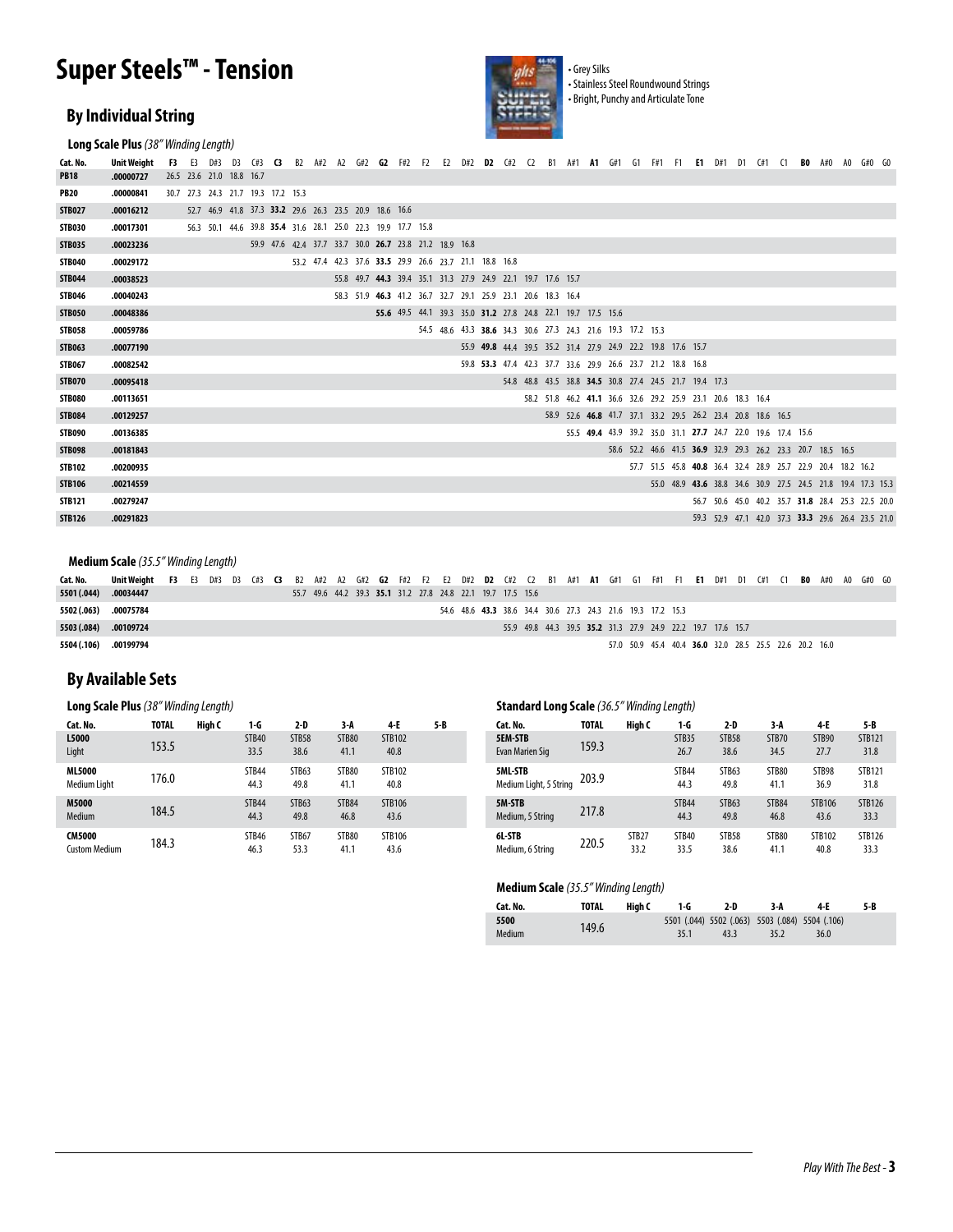## **Contact Core™ Super Steels™ - Tension**

#### **By Individual String**

**Standard Long Scale** *(36.5" Winding Length)*



• Grey Silks • Stainless Steel Roundwound Strings w/ Exposed Core • Extra Clarity, Articulation and Action

| Cat. No.     | Unit Weight | <b>F3</b> | E3 |  |  | D#3 D3 C#3 <b>C3</b> B2 A#2 A2 G#2 <b>G2</b> F#2 F2 E2 D#2 <b>D2</b> C#2 C2 B1 A#1 <b>A1</b> G#1 G1 F#1 F1 <b>E1</b> D#1 D1 C#1 C1 <b>B0</b> A#0 A0 G#0 G0 |  |  |  |                                                             |  |  |  |                                                             |  |  |                                                             |  |  |  |  |
|--------------|-------------|-----------|----|--|--|------------------------------------------------------------------------------------------------------------------------------------------------------------|--|--|--|-------------------------------------------------------------|--|--|--|-------------------------------------------------------------|--|--|-------------------------------------------------------------|--|--|--|--|
| <b>CC60</b>  | .00064841   |           |    |  |  |                                                                                                                                                            |  |  |  | 59.2 52.7 46.9 41.8 37.3 33.2 29.6 26.4 23.5 20.9 18.6 16.6 |  |  |  |                                                             |  |  |                                                             |  |  |  |  |
| CC65         | .00072849   |           |    |  |  |                                                                                                                                                            |  |  |  | 59.2 52.7 47.0 41.9 37.3 33.2 29.6 26.4 23.5 20.9 18.7 16.6 |  |  |  |                                                             |  |  |                                                             |  |  |  |  |
| CC80         | .00110296   |           |    |  |  |                                                                                                                                                            |  |  |  |                                                             |  |  |  | 56.5 50.3 44.9 39.9 35.6 31.7 28.3 25.1 22.4 20.0 17.8 15.9 |  |  |                                                             |  |  |  |  |
| <b>CC85</b>  | .00122664   |           |    |  |  |                                                                                                                                                            |  |  |  |                                                             |  |  |  | 55.9 49.9 44.4 39.5 35.2 31.4 27.9 24.9 22.2 19.8 17.7 15.7 |  |  |                                                             |  |  |  |  |
| <b>CC100</b> | .00168265   |           |    |  |  |                                                                                                                                                            |  |  |  |                                                             |  |  |  |                                                             |  |  | 54.2 48.3 43.2 38.4 34.2 30.4 27.1 24.2 21.5 19.2 17.1 15.2 |  |  |  |  |
| <b>CC105</b> | .00187551   |           |    |  |  |                                                                                                                                                            |  |  |  |                                                             |  |  |  |                                                             |  |  | 53.9 48.1 42.7 38.1 34.0 30.2 27.0 24.0 21.4 19.1 16.9 15.1 |  |  |  |  |
| CC125        | .00272903   |           |    |  |  |                                                                                                                                                            |  |  |  |                                                             |  |  |  |                                                             |  |  | 55.4 49.4 44.0 39.3 34.9 31.1 27.7 24.7 22.0 19.6           |  |  |  |  |
| CC129        | .00304755   |           |    |  |  |                                                                                                                                                            |  |  |  |                                                             |  |  |  |                                                             |  |  | 55.2 49.1 43.9 39.0 34.7 30.9 27.6 24.6 21.9                |  |  |  |  |

#### **By Available Sets**

#### **Standard Long Scale** *(36.5" Winding Length)*

| Cat. No.        | <b>TOTAL</b> | High C |                      | 2-D          | 3 A          | 4-E                  | 5-B | Cat. No.                  | <b>TOTAL</b> | High C | 1-G                  | $2-D$        | 3 A          | 4-L                  | 5-B           |
|-----------------|--------------|--------|----------------------|--------------|--------------|----------------------|-----|---------------------------|--------------|--------|----------------------|--------------|--------------|----------------------|---------------|
| L5200<br>Light  | 149.4        |        | <b>STB40</b><br>33.5 | CC60<br>41.8 | CC80<br>39.9 | <b>CC100</b><br>34.2 |     | 51 CC<br>Light, 5 String  | 180.5        |        | <b>STB40</b><br>33.5 | CC60<br>41.8 | CC80<br>39.9 | <b>CC100</b><br>34.2 | CC125<br>31.1 |
| M5200<br>Medium | 173.8        |        | STB44<br>44.3        | CC65<br>47.0 | CC85<br>44.4 | CC105<br>38.1        |     | 5M-CC<br>Medium, 5 String | 208.5        |        | STB44<br>44.3        | CC65<br>47.0 | CC85<br>44.4 | CC105<br>38.1        | CC129<br>34.7 |

### **Balanced Nickels - Tension**

#### **By Individual String**

**Universal Long Scale** *(37.25" Winding Length)*



• Pure Nickel over a Round Core Wire • Balanced Wraps from String to String • Tonally even across entire Fretboard

| Cat. No.     | Unit Weight | <b>F3</b> | - E3 | D#3 | D3 (#3 <b>C3</b> |  | B2 A#2 A2 G#2 |  |  | <b>G2</b> $F#2$ $F2$ $E2$ | D#2 <b>D2</b> C#2 C2                                        |  | B1 A#1 <b>A1</b> G#1 G1 F#1 F1 <b>E1</b> |  |  |  | D#1 | D1                                                          | C#1 | BO – | A#0 | A0                                                          | G#0 G0 |  |
|--------------|-------------|-----------|------|-----|------------------|--|---------------|--|--|---------------------------|-------------------------------------------------------------|--|------------------------------------------|--|--|--|-----|-------------------------------------------------------------|-----|------|-----|-------------------------------------------------------------|--------|--|
| <b>NB40</b>  | .00037608   |           |      |     |                  |  |               |  |  |                           | 54.5 48.5 43.2 38.5 34.3 30.6 27.2 24.3 21.6 19.3 17.2 15.3 |  |                                          |  |  |  |     |                                                             |     |      |     |                                                             |        |  |
| <b>NB44</b>  | .00041369   |           |      |     |                  |  |               |  |  |                           | 59.9 53.3 47.5 42.4 37.7 33.6 30.0 26.7 23.8 21.2 18.9 16.8 |  |                                          |  |  |  |     |                                                             |     |      |     |                                                             |        |  |
| <b>NB56</b>  | .00066571   |           |      |     |                  |  |               |  |  |                           | 54.1 48.2 42.9 38.3 34.1 30.4 27.1 24.1 21.5 19.1 17.1 15.2 |  |                                          |  |  |  |     |                                                             |     |      |     |                                                             |        |  |
| NB60         | .00071326   |           |      |     |                  |  |               |  |  |                           | 57.9 51.7 46.1 40.9 36.5 32.5 29.0 25.2 30.0 20.5 18.3 16.3 |  |                                          |  |  |  |     |                                                             |     |      |     |                                                             |        |  |
| <b>NB76</b>  | .00120125   |           |      |     |                  |  |               |  |  |                           |                                                             |  |                                          |  |  |  |     | 54.8 48.8 43.5 38.7 34.5 30.8 27.4 24.4 21.8 19.4 17.3 15.4 |     |      |     |                                                             |        |  |
| NB80         | .00126442   |           |      |     |                  |  |               |  |  |                           |                                                             |  |                                          |  |  |  |     | 57.8 51.4 45.8 40.8 36.3 32.4 28.8 25.7 22.9 20.4 18.2 16.2 |     |      |     |                                                             |        |  |
| <b>NB101</b> | .00210063   |           |      |     |                  |  |               |  |  |                           |                                                             |  |                                          |  |  |  |     |                                                             |     |      |     | 53.9 47.9 42.7 38.0 33.9 30.3 26.9 24.0 21.3 19.0 16.9 15.1 |        |  |
| <b>NB106</b> | .00220462   |           |      |     |                  |  |               |  |  |                           |                                                             |  |                                          |  |  |  |     |                                                             |     |      |     | 56.6 50.3 44.8 39.9 35.6 31.8 28.2 25.1 22.4 19.9 17.8 15.8 |        |  |
| <b>NB126</b> | .00262059   |           |      |     |                  |  |               |  |  |                           |                                                             |  |                                          |  |  |  |     |                                                             |     |      |     | 53.2 47.5 42.3 37.8 33.5 29.9 26.6 23.7 21.1 18.8           |        |  |
| <b>NB130</b> | .00270378   |           |      |     |                  |  |               |  |  |                           |                                                             |  |                                          |  |  |  |     |                                                             |     |      |     | 54.9 48.9 43.6 38.9 34.6 30.8 27.5 24.5 21.8 19.4           |        |  |
|              |             |           |      |     |                  |  |               |  |  |                           |                                                             |  |                                          |  |  |  |     |                                                             |     |      |     |                                                             |        |  |

#### **Short Scale** *(32.75" Winding Length)*

| Cat. No.              | Unit Weight F3 E3 D#3 D3 C#3 C3 B2 A#2 A2 G#2 G2 F#2 F2 E2 D#2 D2 C#2 C2 B1 A#1 A1 G#1 G1 F#1 F1 E1 D#1 D1 C#1 C1 B0 A#0 A0 G#0 G0 |  |  |  |                                                             |  |  |  |  |  |                                                             |  |  |  |                                                             |  |  |  |  |
|-----------------------|------------------------------------------------------------------------------------------------------------------------------------|--|--|--|-------------------------------------------------------------|--|--|--|--|--|-------------------------------------------------------------|--|--|--|-------------------------------------------------------------|--|--|--|--|
| 4701 (.044)           | .00041369                                                                                                                          |  |  |  | 58.8 52.3 46.6 41.5 37.0 33.0 29.4 26.2 23.3 20.8 18.5 16.5 |  |  |  |  |  |                                                             |  |  |  |                                                             |  |  |  |  |
| 4702 (.060) .00071326 |                                                                                                                                    |  |  |  |                                                             |  |  |  |  |  | 56.9 50.7 45.1 40.2 35.8 31.9 28.4 28.4 22.6 20.1 17.9 15.9 |  |  |  |                                                             |  |  |  |  |
| 4703 (.080) .00126442 |                                                                                                                                    |  |  |  |                                                             |  |  |  |  |  |                                                             |  |  |  | 56.6 50.4 44.9 40.0 35.6 31.7 28.3 25.3 22.4 20.0 17.8 15.9 |  |  |  |  |
| 4704 (.106) .00220462 |                                                                                                                                    |  |  |  |                                                             |  |  |  |  |  |                                                             |  |  |  | 55.3 49.3 44.0 39.1 34.9 31.1 27.7 24.7 21.9 19.6 17.4 15.5 |  |  |  |  |

#### **By Available Sets**

| <b>Universal Long Scale (37.25" Winding Length)</b> |       |        |                     |                     |                     |                      |                      | <b>Short Scale</b> (32.75" Winding Length) |              |        |      |                                                         |      |      |       |
|-----------------------------------------------------|-------|--------|---------------------|---------------------|---------------------|----------------------|----------------------|--------------------------------------------|--------------|--------|------|---------------------------------------------------------|------|------|-------|
| Cat. No.                                            | TOTAL | High C | 1-G                 | $2-D$               | $3-A$               | 4 E                  | 5 B                  | Cat. No.                                   | <b>TOTAL</b> | High C | 1-G  | 2-D                                                     | 3 A  | 4-E  | $5-B$ |
| 4L-NB<br>Light                                      | 172.3 |        | <b>NB40</b><br>43.2 | <b>NB56</b><br>42.9 | <b>NB76</b><br>43.5 | <b>NB101</b><br>42.7 |                      | 4700<br>Medium                             | 143.3        |        | 37.0 | 4701 (.044) 4702 (.060) 4703 (.080) 4704 (.106)<br>35.8 | 35.6 | 34.9 |       |
| 4M-NB<br>Medium                                     | 184.2 |        | <b>NB44</b><br>47.5 | <b>NB60</b><br>46.1 | <b>NB80</b><br>45.8 | <b>NB106</b><br>44.8 |                      |                                            |              |        |      |                                                         |      |      |       |
| <b>51-NB</b><br>Light, 5 String                     | 202.2 |        | <b>NB40</b><br>43.2 | <b>NB56</b><br>42.9 | <b>NB76</b><br>43.5 | <b>NB101</b><br>42.7 | <b>NB126</b><br>29.9 |                                            |              |        |      |                                                         |      |      |       |
| 5M-NB<br>Medium, 5 String                           | 215.0 |        | <b>NB44</b><br>47.5 | <b>NB60</b><br>46.1 | <b>NB80</b><br>45.8 | <b>NB106</b><br>44.8 | <b>NB130</b><br>30.8 |                                            |              |        |      |                                                         |      |      |       |

| <b>Short Scale</b> (32.75" Winding Length) |              |        |      |                                 |                                 |      |     |
|--------------------------------------------|--------------|--------|------|---------------------------------|---------------------------------|------|-----|
| Cat. No.                                   | <b>TOTAL</b> | High C | 1-G  | 2-D                             | 3 A                             | 4-F  | 5-B |
| 4700<br>Medium                             | 143.3        |        | 37.0 | 4701 (.044) 4702 (.060)<br>35.8 | 4703 (.080) 4704 (.106)<br>35.6 | 34.9 |     |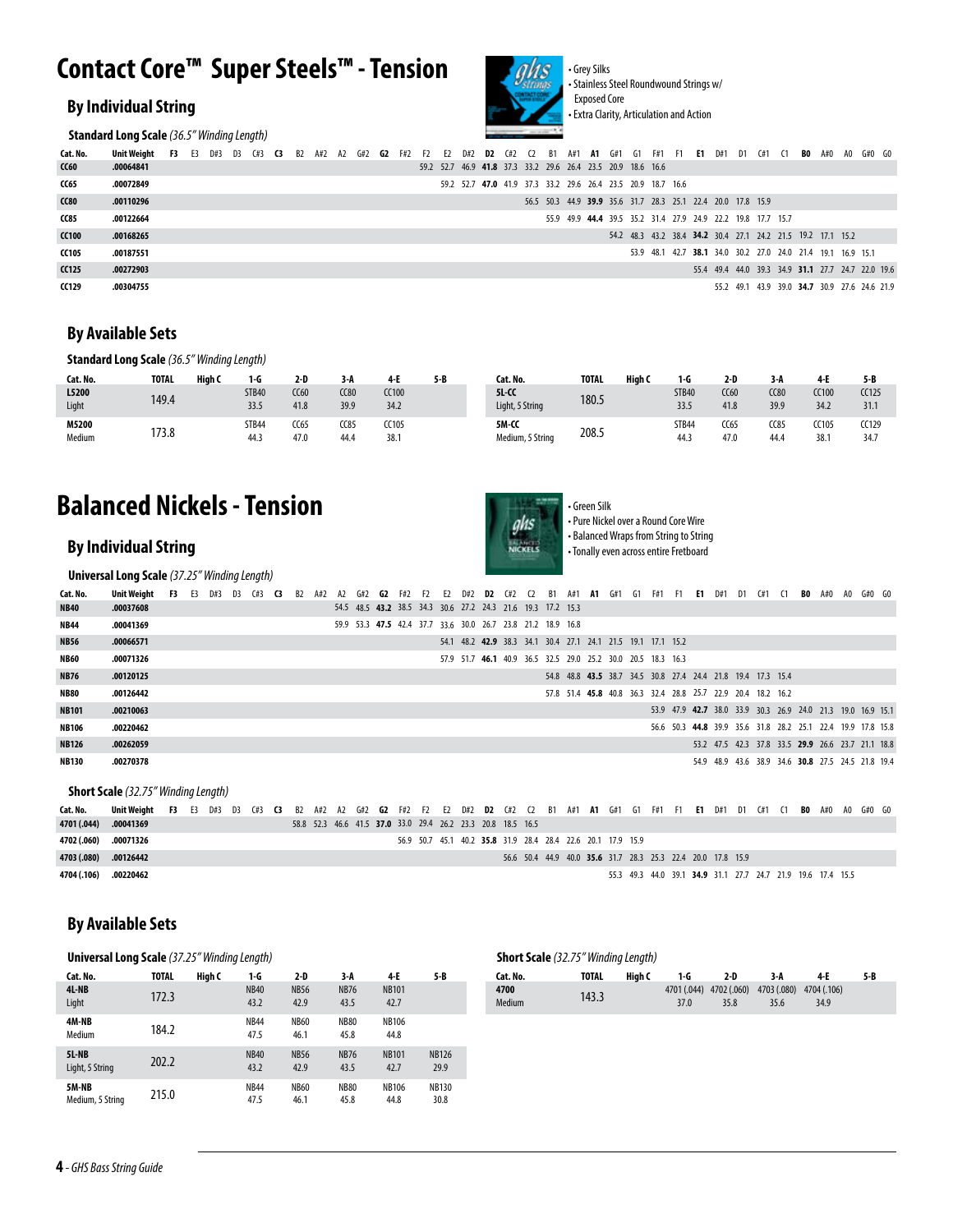### **Round Core Bass Boomers® - Tension**

#### **By Individual String**



• Red Silks • Nickel-Plated Steel Roundwound Strings wound over a Round Core • Fuller frequency sound with a soft top end

|                  | <b>Universal Long Scale</b> (37.25" Winding Length) |           |    |    |     |                                    |                                                             |     |    |     |                     |  | <b>RESISTIONS EXCITED AND STRONG</b>                        |           |     |    |     |    |     |    |            |                                                                  |     |        |            |  |
|------------------|-----------------------------------------------------|-----------|----|----|-----|------------------------------------|-------------------------------------------------------------|-----|----|-----|---------------------|--|-------------------------------------------------------------|-----------|-----|----|-----|----|-----|----|------------|------------------------------------------------------------------|-----|--------|------------|--|
| Cat. No.         | Unit Weight                                         | <b>F3</b> | E3 | D3 | C#3 |                                    |                                                             | G#2 | G2 | F#2 | F2 E2 D#2 D2 C#2 C2 |  |                                                             | <b>B1</b> | A#1 | A1 | G#1 | G1 | F#1 | F1 | $E1$ $D#1$ | D1 (#1 C1                                                        | BO. | A#0 A0 | $G#0$ $G0$ |  |
| <b>RC-DYB30</b>  | .00016211                                           |           |    |    |     | 33.2 29.6 26.3 23.5 20.9 18.6 16.6 |                                                             |     |    |     |                     |  |                                                             |           |     |    |     |    |     |    |            |                                                                  |     |        |            |  |
| RC-DYB40         | .00031495                                           |           |    |    |     |                                    | 57.5 51.2 45.6 40.6 36.2 32.2 28.7 25.6 22.8 20.3 18.1 16.1 |     |    |     |                     |  |                                                             |           |     |    |     |    |     |    |            |                                                                  |     |        |            |  |
| <b>RC-DYB45</b>  | .00037101                                           |           |    |    |     |                                    |                                                             |     |    |     |                     |  | 53.7 47.8 42.6 38.0 33.8 30.2 26.9 23.9 18.9 16.9 15.1      |           |     |    |     |    |     |    |            |                                                                  |     |        |            |  |
| RC-DYB50         | .00047242                                           |           |    |    |     |                                    |                                                             |     |    |     |                     |  | 54.3 48.4 43.1 38.4 34.2 30.5 27.2 24.2 21.5 19.2 17.1 15.2 |           |     |    |     |    |     |    |            |                                                                  |     |        |            |  |
| <b>RC-DYB55</b>  | .00051411                                           |           |    |    |     |                                    |                                                             |     |    |     |                     |  | 59.1 52.6 46.9 41.8 37.2 33.2 29.5 26.3 23.5 20.9 18.6 16.5 |           |     |    |     |    |     |    |            |                                                                  |     |        |            |  |
| <b>RC-DYB60</b>  | .00058724                                           |           |    |    |     |                                    |                                                             |     |    |     |                     |  | 53.6 47.7 42.5 37.9 33.7 30.1 26.8 23.9 21.3 18.9 16.9 15.1 |           |     |    |     |    |     |    |            |                                                                  |     |        |            |  |
| RC-DYB65         | .00071326                                           |           |    |    |     |                                    |                                                             |     |    |     |                     |  | 58.0 51.7 46.0 41.0 36.5 32.5 29.0 25.8 23.0 20.5 18.3 16.3 |           |     |    |     |    |     |    |            |                                                                  |     |        |            |  |
| <b>RC-DYB70</b>  | .00081914                                           |           |    |    |     |                                    |                                                             |     |    |     |                     |  | 59.3 52.8 47.1 42.0 37.4 33.3 29.6 26.4 23.5 21.0 18.7 16.6 |           |     |    |     |    |     |    |            |                                                                  |     |        |            |  |
| <b>RC-DYB75</b>  | .00100619                                           |           |    |    |     |                                    |                                                             |     |    |     |                     |  | 57.8 51.5 45.9 40.9 36.4 32.4 28.9 25.8 22.9 20.4 18.2 16.2 |           |     |    |     |    |     |    |            |                                                                  |     |        |            |  |
| <b>RC-DYB80</b>  | .00119324                                           |           |    |    |     |                                    |                                                             |     |    |     |                     |  |                                                             |           |     |    |     |    |     |    |            | 54.4 48.5 43.2 38.5 34.3 30.6 27.2 24.2 21.6 19.2 17.2 15.3      |     |        |            |  |
| <b>RC-DYB85</b>  | .00136168                                           |           |    |    |     |                                    |                                                             |     |    |     |                     |  |                                                             |           |     |    |     |    |     |    |            | 55.4 49.3 43.9 39.1 34.9 31.0 27.7 24.7 21.9 19.6 17.4 15.5      |     |        |            |  |
| RC-DYB95         | .00173438                                           |           |    |    |     |                                    |                                                             |     |    |     |                     |  |                                                             |           |     |    |     |    |     |    |            | 62.8 55.9 49.8 44.5 39.5 35.2 31.4 28.0 25.0 22.2 19.8 17.6 15.7 |     |        |            |  |
| RC-DYB100        | .00188275                                           |           |    |    |     |                                    |                                                             |     |    |     |                     |  |                                                             |           |     |    |     |    |     |    |            | 54.1 48.3 42.9 38.2 34.1 30.4 27.1 24.1 21.5 19.1 17.0 15.2      |     |        |            |  |
| RC-DYB105        | .00200873                                           |           |    |    |     |                                    |                                                             |     |    |     |                     |  |                                                             |           |     |    |     |    |     |    |            | 57.7 51.5 45.8 40.8 36.4 32.4 28.9 25.7 22.9 20.4 18.4 16.2      |     |        |            |  |
| <b>RC-DYB115</b> | .00224009                                           |           |    |    |     |                                    |                                                             |     |    |     |                     |  |                                                             |           |     |    |     |    |     |    |            | 57.5 51.1 45.5 45.6 36.1 32.3 28.7 25.5 22.8 20.3 18.1 16.1      |     |        |            |  |
| RC-DYB126        | .00280684                                           |           |    |    |     |                                    |                                                             |     |    |     |                     |  |                                                             |           |     |    |     |    |     |    |            | 57.0 50.8 45.3 40.4 35.9 32.0 28.5 25.4 22.6 20.2                |     |        |            |  |
| RC-DYB130        | .00311241                                           |           |    |    |     |                                    |                                                             |     |    |     |                     |  |                                                             |           |     |    |     |    |     |    |            | 56.4 50.2 44.8 39.8 35.5 31.6 28.2 25.1 22.4                     |     |        |            |  |

#### **By Available Sets**

**Universal Long Scale** *(37.25" Winding Length)*

| Cat. No.                         | TOTAL | Hiah C | 1-G              | $2-D$            | 3 A              | 4 E               | 5-B | Cat. No.                                    | <b>TOTAL</b> | Hiah C           | 1-G              | 2 D              | 3 A              | 4-E               | 5 B                   |
|----------------------------------|-------|--------|------------------|------------------|------------------|-------------------|-----|---------------------------------------------|--------------|------------------|------------------|------------------|------------------|-------------------|-----------------------|
| <b>RC-L3045</b><br>Light         | 141.0 |        | RC-DYB40<br>36.2 | RC-DYB55<br>33.2 | RC-DYB75<br>36.4 | RC-DYB95<br>35.2  |     | <b>RC-5ML-DYB</b><br>Medium Light, 5 String | 202.0        |                  | RC-DYB45<br>42.6 | RC-DYB65<br>46.0 | RC-DYB80<br>43.2 | RC-DYB100<br>38.2 | <b>RC-DYE</b><br>32.1 |
| <b>RC-ML3045</b><br>Medium Light | 170.0 |        | RC-DYB45<br>42.6 | RC-DYB65<br>46.0 | RC-DYB80<br>43.2 | RC-DYB100<br>38.2 |     | RC-5M-DYB<br>Medium, 5 String               | 214.2        |                  | RC-DYB45<br>42.6 | RC-DYB65<br>46.0 | RC-DYB85<br>49.3 | RC-DYB105<br>40.8 | <b>RC-DYE</b><br>35.5 |
| <b>RC-M3045</b><br>Medium        | 178.7 |        | RC-DYB45<br>42.6 | RC-DYB65<br>46.0 | RC-DYB85<br>49.3 | RC-DYB105<br>40.8 |     | <b>RC-6ML-DYB</b><br>Medium Light, 6 String | 235.2        | RC-DYB30<br>33.2 | RC-DYB45<br>42.6 | RC-DYB65<br>46.0 | RC-DYB80<br>43.2 | RC-DYB100<br>38.2 | <b>RC-DYE</b><br>32.1 |
| <b>RC-H3045</b><br>Heavy         | 215.4 |        | RC-DYB50<br>54.3 | RC-DYB70<br>52.8 | RD-DYB95<br>62.8 | RC-DYB115<br>45.5 |     |                                             |              |                  |                  |                  |                  |                   |                       |

| Cat. No.                                    | <b>TOTAL</b> | Hiah C           | 1-G              | 2-D              | 3 A              | 4-F               | 5-B               |
|---------------------------------------------|--------------|------------------|------------------|------------------|------------------|-------------------|-------------------|
| <b>RC-5ML-DYB</b><br>Medium Light, 5 String | 202.0        |                  | RC-DYB45<br>42.6 | RC-DYB65<br>46.0 | RC-DYB80<br>43.2 | RC-DYB100<br>38.2 | RC-DYB126<br>32.0 |
| <b>RC-5M-DYB</b><br>Medium, 5 String        | 214.2        |                  | RC-DYB45<br>42.6 | RC-DYB65<br>46.0 | RC-DYB85<br>49.3 | RC-DYB105<br>40.8 | RC-DYB130<br>35.5 |
| <b>RC-6ML-DYB</b><br>Medium Light, 6 String | 235.2        | RC-DYB30<br>33.2 | RC-DYB45<br>42.6 | RC-DYB65<br>46.0 | RC-DYB80<br>43.2 | RC-DYB100<br>38.2 | RC-DYB126<br>32.0 |

• NO Silks

harsh

• Nickel-Plated Steel Roundwound Strings • Clear and Present tone, without being too

### **Bassics® - Tension**

#### **By Individual String - Standard Long Scale**

**Universal Long Scale** *(37.25" Winding Length)*

|               | <b>VILLAGE DIRECTED LOTED SCALE</b> (37.25 <i>Williams Lengury</i>                                                                 |  |  |                                                             |  |  |  |                                                             |  |  |                                                             |  |  |  |  |                                                             |                                              |  |  |  |
|---------------|------------------------------------------------------------------------------------------------------------------------------------|--|--|-------------------------------------------------------------|--|--|--|-------------------------------------------------------------|--|--|-------------------------------------------------------------|--|--|--|--|-------------------------------------------------------------|----------------------------------------------|--|--|--|
| Cat. No.      | Unit Weight F3 E3 D#3 D3 C#3 C3 B2 A#2 A2 G#2 G2 F#2 F2 E2 D#2 D2 C#2 C2 B1 A#1 A1 G#1 G1 F#1 F1 E1 D#1 D1 C#1 C1 B0 A#0 A0 G#0 G0 |  |  |                                                             |  |  |  |                                                             |  |  |                                                             |  |  |  |  |                                                             |                                              |  |  |  |
| BAS27         | .00019746                                                                                                                          |  |  | 57.2 50.9 45.4 40.4 36.3 32.1 28.6 25.5 22.7 20.2 18.0 16.0 |  |  |  |                                                             |  |  |                                                             |  |  |  |  |                                                             |                                              |  |  |  |
| BAS40         | .00029254                                                                                                                          |  |  |                                                             |  |  |  | 53.4 47.5 42.4 37.7 33.6 30.0 26.7 23.8 21.2 18.9 16.8 15.0 |  |  |                                                             |  |  |  |  |                                                             |                                              |  |  |  |
| <b>BAS44</b>  | .00034672                                                                                                                          |  |  |                                                             |  |  |  |                                                             |  |  | 56.3 50.2 44.7 39.9 35.5 31.6 28.2 25.1 22.4 19.9 17.8 15.8 |  |  |  |  |                                                             |                                              |  |  |  |
| <b>BAS58</b>  | .00061412                                                                                                                          |  |  |                                                             |  |  |  |                                                             |  |  | 56.0 49.9 44.5 39.6 35.3 31.4 28.0 25.0 22.2 19.8 17.6 15.7 |  |  |  |  |                                                             |                                              |  |  |  |
| BAS63         | .00074073                                                                                                                          |  |  |                                                             |  |  |  |                                                             |  |  | 53.7 47.8 42.6 37.9 33.8 30.1 26.8 23.9 21.3 19.0 16.9 15.0 |  |  |  |  |                                                             |                                              |  |  |  |
| <b>BAS80</b>  | .00116093                                                                                                                          |  |  |                                                             |  |  |  |                                                             |  |  |                                                             |  |  |  |  | 59.4 52.9 47.2 42.0 37.4 33.4 29.8 26.5 23.6 21.0 18.7 16.7 |                                              |  |  |  |
| <b>BAS84</b>  | .00130673                                                                                                                          |  |  |                                                             |  |  |  |                                                             |  |  |                                                             |  |  |  |  | 59.6 53.2 47.3 42.2 37.5 33.5 29.8 26.5 23.7 21.1 18.8 16.7 |                                              |  |  |  |
| BAS102        | .00187526                                                                                                                          |  |  |                                                             |  |  |  |                                                             |  |  |                                                             |  |  |  |  | 53.9 48.1 42.7 38.1 33.9 30.2 27.0 24.0 21.4 19.1 17.0 15.1 |                                              |  |  |  |
| <b>BAS106</b> | .00202522                                                                                                                          |  |  |                                                             |  |  |  |                                                             |  |  |                                                             |  |  |  |  | 58.2 52.0 46.2 41.1 36.7 32.7 29.2 25.9 23.1 20.6 18.3 16.3 |                                              |  |  |  |
| <b>BAS130</b> | .00324209                                                                                                                          |  |  |                                                             |  |  |  |                                                             |  |  |                                                             |  |  |  |  |                                                             | 58.7 52.3 46.7 41.5 36.9 32.9 29.3 26.1 23.3 |  |  |  |
|               |                                                                                                                                    |  |  |                                                             |  |  |  |                                                             |  |  |                                                             |  |  |  |  |                                                             |                                              |  |  |  |

#### **By Available Sets**

**Universal Long Scale** *(37.25" Winding Length)*

| Cat. No.                      | <b>TOTAL</b> | High C | 1-G           | $2-D$                | 3-A                  | 4-E                   | 5-B | Cat. No.                    | <b>TOTAL</b> | High C | 1-G           | 2-D           | 3-A           | 4-E                   | 5-B                   |
|-------------------------------|--------------|--------|---------------|----------------------|----------------------|-----------------------|-----|-----------------------------|--------------|--------|---------------|---------------|---------------|-----------------------|-----------------------|
| L6000<br>Light                | 153.3        |        | BAS40<br>33.6 | <b>BAS58</b><br>39.6 | <b>BAS80</b><br>42.0 | <b>BAS102</b><br>38.1 |     | M6000<br>Medium             | 176.1        |        | BAS44<br>39.9 | BAS63<br>47.8 | BAS84<br>47.3 | <b>BAS106</b><br>41.1 |                       |
| ML6000<br><b>Medium Light</b> | 167.8        |        | BAS44<br>39.9 | BAS63<br>47.8        | BAS80<br>42.0        | <b>BAS102</b><br>38.1 |     | M6000-5<br>Medium, 5 String | 213.0        |        | BAS44<br>39.9 | BAS63<br>47.8 | BAS84<br>47.3 | <b>BAS106</b><br>41.1 | <b>BAS130</b><br>36.9 |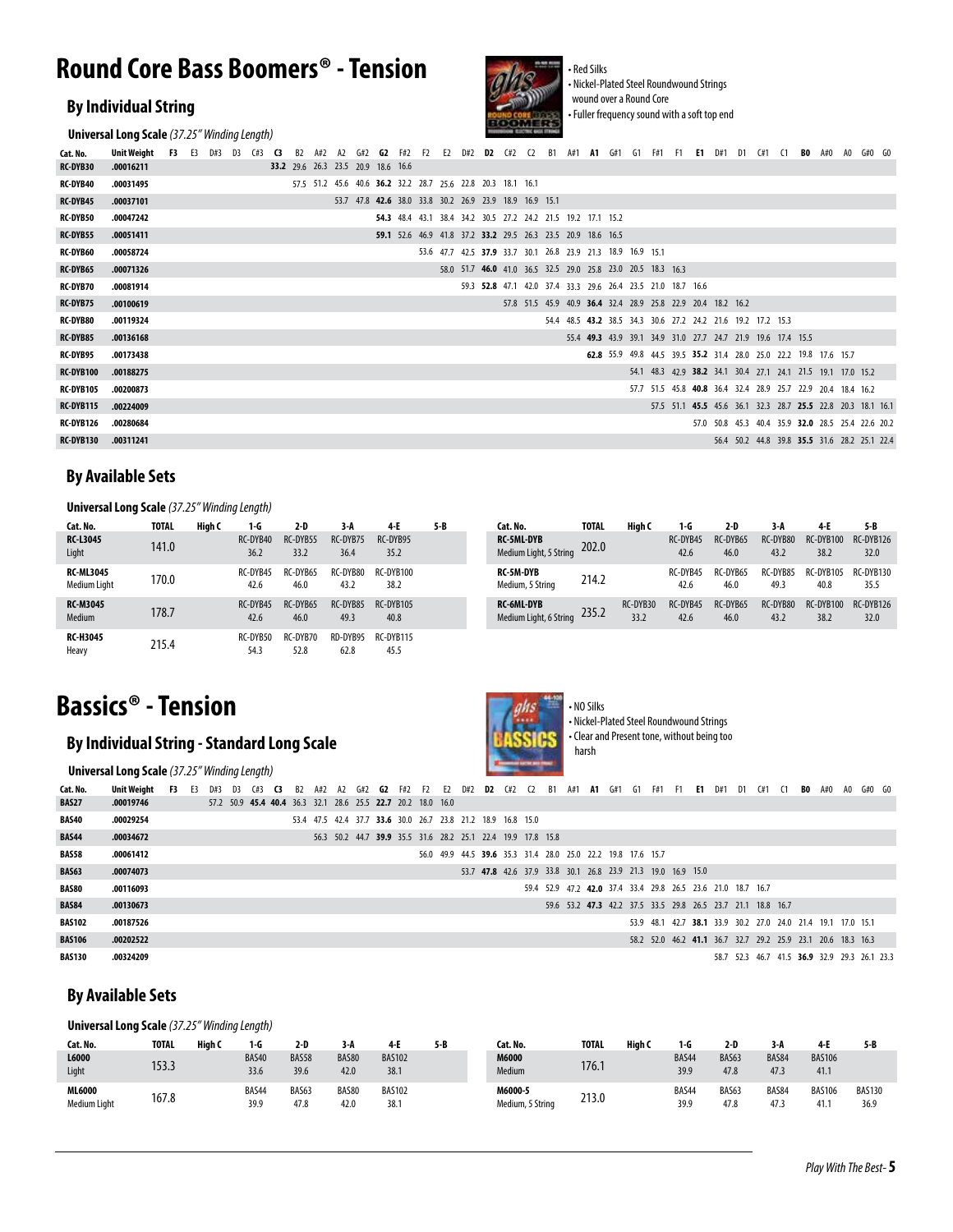### **Bass Boomers® - Tension**

#### **By Individual String**

**Long Scale Plus** *(38" Winding Length)*



• Red Silks / Gold Silks (Short Scale) • Nickel-Plated Steel Roundwound String • The Original POWER String • Punch and Definition

58.3 52.1 46.3 41.2 36.7 32.7 29.2 26.0

| Cat. No.       | Unit Weight                                         | F3 | - E3                     | D#3 | D3 C#3 <b>C3</b>                                                                                                       |  |                                                        |  |  |  |                                                             |  |  | B2 A#2 A2 G#2 G2 F#2 F2 E2 D#2 D2 C#2 C2 B1 A#1 A1 G#1 G1 F#1 F1 E1 D#1 D1 C#1 C1 B0 A#0 A0 G#0 G0 |  |  |  |                                                                  |  |                                         |  |  |
|----------------|-----------------------------------------------------|----|--------------------------|-----|------------------------------------------------------------------------------------------------------------------------|--|--------------------------------------------------------|--|--|--|-------------------------------------------------------------|--|--|----------------------------------------------------------------------------------------------------|--|--|--|------------------------------------------------------------------|--|-----------------------------------------|--|--|
| DYB30X         | .00017947                                           |    |                          |     | 58.3 51.9 46.3 41.2 36.7 32.7 29.1 26.0 23.1 20.6 18.4 16.4                                                            |  |                                                        |  |  |  |                                                             |  |  |                                                                                                    |  |  |  |                                                                  |  |                                         |  |  |
| DYB40X         | .00031887                                           |    |                          |     |                                                                                                                        |  |                                                        |  |  |  | 58.2 51.8 46.2 41.1 36.6 32.6 29.1 25.9 23.1 20.6 18.3 16.3 |  |  |                                                                                                    |  |  |  |                                                                  |  |                                         |  |  |
| DYB45X         | .00041633                                           |    |                          |     |                                                                                                                        |  |                                                        |  |  |  | 53.7 47.8 42.6 38.0 33.8 30.2 26.8 23.9 21.3 18.9           |  |  |                                                                                                    |  |  |  |                                                                  |  |                                         |  |  |
| <b>DYB50X</b>  | .00047323                                           |    |                          |     |                                                                                                                        |  |                                                        |  |  |  |                                                             |  |  | 54.4 48.4 43.2 38.5 34.3 30.5 27.2 24.2 21.6 19.2 17.1                                             |  |  |  |                                                                  |  |                                         |  |  |
| DYB55X         | .00057105                                           |    |                          |     |                                                                                                                        |  |                                                        |  |  |  |                                                             |  |  | 58.5 52.1 46.4 41.4 36.8 32.8 29.2 26.0 23.2 20.7 18.4 16.4                                        |  |  |  |                                                                  |  |                                         |  |  |
| DYB65X         | .00080788                                           |    |                          |     |                                                                                                                        |  |                                                        |  |  |  |                                                             |  |  | 58.5 52.2 46.4 41.4 36.8 32.8 29.2 26.0 23.2 20.7 18.4 16.4                                        |  |  |  |                                                                  |  |                                         |  |  |
| DYB70X         | .00091866                                           |    |                          |     |                                                                                                                        |  |                                                        |  |  |  |                                                             |  |  | 59.3 52.8 47.0 41.9 37.4 33.2 29.6 26.4 23.6 20.9 18.7 16.6                                        |  |  |  |                                                                  |  |                                         |  |  |
| DYB75X         | .00104534                                           |    |                          |     |                                                                                                                        |  |                                                        |  |  |  |                                                             |  |  | 53.5 47.7 42.5 37.8 33.7 30.0 26.8 23.8 21.2 18.9 16.8                                             |  |  |  |                                                                  |  |                                         |  |  |
| DYB80X         | .00131659                                           |    |                          |     |                                                                                                                        |  |                                                        |  |  |  |                                                             |  |  |                                                                                                    |  |  |  | 53.6 47.6 42.4 37.8 33.8 30.0 26.7 23.8 21.2 18.9 16.8 15.0      |  |                                         |  |  |
| DYB85X         | .00141093                                           |    |                          |     |                                                                                                                        |  |                                                        |  |  |  |                                                             |  |  |                                                                                                    |  |  |  | 57.4 51.1 45.5 40.5 36.2 32.2 28.7 25.5 22.8 20.3 18.0 16.1      |  |                                         |  |  |
| DYB90X         | .00155487                                           |    |                          |     |                                                                                                                        |  |                                                        |  |  |  |                                                             |  |  |                                                                                                    |  |  |  | 56.3 50.1 44.7 39.9 35.4 31.6 28.1 25.1 22.4 19.9 17.7 15.8 14.1 |  |                                         |  |  |
| DYB95X         | .00178139                                           |    |                          |     |                                                                                                                        |  |                                                        |  |  |  |                                                             |  |  |                                                                                                    |  |  |  | 57.4 51.2 45.7 40.6 36.2 32.3 28.7 25.7 22.8 20.3 18.1 16.1      |  |                                         |  |  |
| <b>DYB100X</b> | .00193456                                           |    |                          |     |                                                                                                                        |  |                                                        |  |  |  |                                                             |  |  |                                                                                                    |  |  |  | 55.6 49.6 44.1 39.3 35.0 31.2 27.9 24.8 22.0 19.6 17.5 15.6      |  |                                         |  |  |
| <b>DYB105X</b> | .00214494                                           |    |                          |     |                                                                                                                        |  |                                                        |  |  |  |                                                             |  |  |                                                                                                    |  |  |  | 55.0 48.9 43.6 38.8 34.6 30.9 27.4 24.4 21.8 19.4 17.3 15.4      |  |                                         |  |  |
|                |                                                     |    |                          |     |                                                                                                                        |  |                                                        |  |  |  |                                                             |  |  |                                                                                                    |  |  |  |                                                                  |  |                                         |  |  |
|                | <b>Universal Long Scale</b> (37.25" Winding Length) |    |                          |     |                                                                                                                        |  |                                                        |  |  |  |                                                             |  |  |                                                                                                    |  |  |  |                                                                  |  |                                         |  |  |
| Cat. No.       | <b>Unit Weight</b>                                  |    |                          |     | F3 E3 D#3 D3 C#3 C3 B2 A#2 A2 G#2 G2 F#2 F2 E2 D#2 D2 C#2 C2 B1 A#1 A1 G#1 G1 F#1 F1 E1 D#1 D1 C#1 C1 B0 A#0 A0 G#0 G0 |  |                                                        |  |  |  |                                                             |  |  |                                                                                                    |  |  |  |                                                                  |  |                                         |  |  |
| <b>PB18</b>    | .00007270                                           |    | 26.5 23.6 21.1 18.7 16.7 |     |                                                                                                                        |  |                                                        |  |  |  |                                                             |  |  |                                                                                                    |  |  |  |                                                                  |  |                                         |  |  |
| <b>PB20</b>    | .00008410                                           |    |                          |     | 30.7 27.3 24.3 21.7 19.3 17.2 15.3                                                                                     |  |                                                        |  |  |  |                                                             |  |  |                                                                                                    |  |  |  |                                                                  |  |                                         |  |  |
| <b>DYB20</b>   | .00009726                                           |    |                          |     | 35.5 31.6 28.2 25.1 22.4 19.9 17.7 15.8                                                                                |  |                                                        |  |  |  |                                                             |  |  |                                                                                                    |  |  |  |                                                                  |  |                                         |  |  |
| DYB25          | .00014277                                           |    |                          |     | 52.1 46.4 41.3 36.8 32.8 29.3 26.0 23.2 20.7 18.4 16.4                                                                 |  |                                                        |  |  |  |                                                             |  |  |                                                                                                    |  |  |  |                                                                  |  |                                         |  |  |
| DYB30          | .00018173                                           |    |                          |     | 52.6 46.8 41.8 37.2 33.2 29.5 26.3 23.4 20.9 18.6 16.6                                                                 |  |                                                        |  |  |  |                                                             |  |  |                                                                                                    |  |  |  |                                                                  |  |                                         |  |  |
| DYB35          | .00022576                                           |    |                          |     |                                                                                                                        |  | 51.9 46.2 41.2 36.7 32.7 29.1 26.0 23.1 20.6 18.4 16.3 |  |  |  |                                                             |  |  |                                                                                                    |  |  |  |                                                                  |  |                                         |  |  |
| <b>DYB40</b>   | .00029254                                           |    |                          |     |                                                                                                                        |  |                                                        |  |  |  | 53.4 47.5 42.3 37.7 33.6 29.9 26.7 23.8 21.2 18.9 16.8      |  |  |                                                                                                    |  |  |  |                                                                  |  |                                         |  |  |
| DYB45          | .00039025                                           |    |                          |     |                                                                                                                        |  |                                                        |  |  |  | 56.5 50.3 44.8 39.9 35.6 31.7 28.3 25.2 22.4 20.0 17.8      |  |  |                                                                                                    |  |  |  |                                                                  |  |                                         |  |  |
| <b>DYB50</b>   | .00044866                                           |    |                          |     |                                                                                                                        |  |                                                        |  |  |  |                                                             |  |  | 57.8 51.6 45.9 40.9 36.5 32.5 28.9 25.8 22.9 20.5 18.3 16.2                                        |  |  |  |                                                                  |  |                                         |  |  |
| DYB55          | .00054649                                           |    |                          |     |                                                                                                                        |  |                                                        |  |  |  |                                                             |  |  | 56.0 49.9 44.4 39.6 35.3 31.4 28.0 24.9 22.3 19.8 17.6 15.7                                        |  |  |  |                                                                  |  |                                         |  |  |
| DYB60          | .00065431                                           |    |                          |     |                                                                                                                        |  |                                                        |  |  |  |                                                             |  |  | 59.7 53.2 47.4 42.2 37.6 33.5 29.8 26.6 23.7 21.1 18.8 16.8                                        |  |  |  |                                                                  |  |                                         |  |  |
| DYB65          | .00077758                                           |    |                          |     |                                                                                                                        |  |                                                        |  |  |  |                                                             |  |  | 56.3 50.2 44.7 39.8 35.5 31.6 28.1 25.1 22.3 20.0 17.7                                             |  |  |  |                                                                  |  |                                         |  |  |
| <b>DYB70</b>   | .00087143                                           |    |                          |     |                                                                                                                        |  |                                                        |  |  |  |                                                             |  |  | 56.2 50.0 44.6 39.7 35.4 31.5 28.1 25.0 22.4 19.8 17.7                                             |  |  |  |                                                                  |  |                                         |  |  |
| DYB75          | .00099196                                           |    |                          |     |                                                                                                                        |  |                                                        |  |  |  |                                                             |  |  | 57.0 50.8 45.3 40.3 35.9 32.0 28.5 25.4 22.6 20.1 17.9 16.0                                        |  |  |  |                                                                  |  |                                         |  |  |
| <b>DYB80</b>   | .00124296                                           |    |                          |     |                                                                                                                        |  |                                                        |  |  |  |                                                             |  |  | 56.7 50.6 45.0 40.1 35.7 31.9 28.3 25.2 22.5 20.0 17.9 15.9                                        |  |  |  |                                                                  |  |                                         |  |  |
| DYB85          | .00136441                                           |    |                          |     |                                                                                                                        |  |                                                        |  |  |  |                                                             |  |  |                                                                                                    |  |  |  | 55.5 49.4 44.0 39.2 35.0 31.1 27.7 24.7 22.0 19.7 17.5           |  |                                         |  |  |
| DYB95          | .00177657                                           |    |                          |     |                                                                                                                        |  |                                                        |  |  |  |                                                             |  |  |                                                                                                    |  |  |  | 57.3 51.0 45.6 40.5 36.1 32.2 28.6 25.6 22.7 20.2 18.0 16.0      |  |                                         |  |  |
| <b>DYB100</b>  | .00186258                                           |    |                          |     |                                                                                                                        |  |                                                        |  |  |  |                                                             |  |  |                                                                                                    |  |  |  | 53.5 47.8 42.5 37.8 33.7 30.0 26.8 23.8 21.2 18.9 16.8 15.0      |  |                                         |  |  |
| <b>DYB105</b>  | .00207884                                           |    |                          |     |                                                                                                                        |  |                                                        |  |  |  |                                                             |  |  |                                                                                                    |  |  |  | 59.7 53.3 47.4 42.2 37.6 33.5 29.9 26.6 23.7 21.1 18.8 16.7      |  |                                         |  |  |
| <b>DYB110</b>  | .00246386                                           |    |                          |     |                                                                                                                        |  |                                                        |  |  |  |                                                             |  |  |                                                                                                    |  |  |  | 56.2 50.0 44.6 39.7 35.5 31.5 28.1 25.0 22.3 19.9 17.7           |  |                                         |  |  |
| <b>DYB115</b>  | .00241806                                           |    |                          |     |                                                                                                                        |  |                                                        |  |  |  |                                                             |  |  |                                                                                                    |  |  |  | 55.2 49.1 43.8 39.0 34.8 30.9 27.6 24.6 21.9 19.5 17.4           |  |                                         |  |  |
| <b>DYB120</b>  | .00274276                                           |    |                          |     |                                                                                                                        |  |                                                        |  |  |  |                                                             |  |  |                                                                                                    |  |  |  | 55.7 49.7 44.3 39.5 35.1 31.3 27.9 24.8 22.1 19.7                |  |                                         |  |  |
| <b>DYB125</b>  | .00303173                                           |    |                          |     |                                                                                                                        |  |                                                        |  |  |  |                                                             |  |  |                                                                                                    |  |  |  | 54.9 48.9 43.7 38.8 34.6 30.8 27.4 24.4 21.8                     |  |                                         |  |  |
| <b>DYB126</b>  | .00296169                                           |    |                          |     |                                                                                                                        |  |                                                        |  |  |  |                                                             |  |  |                                                                                                    |  |  |  | 52.8 47.0 42.0 37.3 33.3 29.6 26.4 23.5 20.9                     |  |                                         |  |  |
| <b>DYB130</b>  | .00338012                                           |    |                          |     |                                                                                                                        |  |                                                        |  |  |  |                                                             |  |  |                                                                                                    |  |  |  | 58.7 52.3 46.7 41.5 37.0 32.9 29.3 26.1 23.3                     |  |                                         |  |  |
| <b>DYB135</b>  | .00336554                                           |    |                          |     |                                                                                                                        |  |                                                        |  |  |  |                                                             |  |  |                                                                                                    |  |  |  |                                                                  |  | 54.3 48.5 43.1 38.4 34.2 30.5 27.1 24.2 |  |  |
| <b>DYB140</b>  | .00349147                                           |    |                          |     |                                                                                                                        |  |                                                        |  |  |  |                                                             |  |  |                                                                                                    |  |  |  |                                                                  |  | 56.3 50.3 44.7 39.8 35.5 31.6 28.2 25.1 |  |  |
|                |                                                     |    |                          |     |                                                                                                                        |  |                                                        |  |  |  |                                                             |  |  |                                                                                                    |  |  |  |                                                                  |  |                                         |  |  |

**Medium Scale** *(35.5" Winding Length)*

**.00361617**

**DYB145**

| Cat. No.    | Unit Weight |  | F3 E3 D#3 D3 C#3 C3 B2 A#2 A2 G#2 G2 F#2 F2 E2 D#2 <b>D2</b> C#2 C2 B1 A#1 <b>A1</b> G#1 G1 F#1 F1 <b>E1</b> D#1 D1 C#1 C1 <b>B0</b> A#0 A0 G#0 G0 |  |  |  |                                                             |  |  |  |  |                                                             |  |  |  |                                                             |                                                             |  |  |  |
|-------------|-------------|--|----------------------------------------------------------------------------------------------------------------------------------------------------|--|--|--|-------------------------------------------------------------|--|--|--|--|-------------------------------------------------------------|--|--|--|-------------------------------------------------------------|-------------------------------------------------------------|--|--|--|
| 3041 (.045) | .00041107   |  |                                                                                                                                                    |  |  |  | 59.1 52.7 46.9 41.8 37.3 33.2 29.6 26.4 23.4 20.9 18.6 16.6 |  |  |  |  |                                                             |  |  |  |                                                             |                                                             |  |  |  |
| 3042 (.065) | .00064630   |  |                                                                                                                                                    |  |  |  |                                                             |  |  |  |  | 58.6 52.3 46.5 41.5 36.9 32.9 29.3 26.1 23.3 20.7 18.4 16.4 |  |  |  |                                                             |                                                             |  |  |  |
| 3143 (.080) | .00110995   |  |                                                                                                                                                    |  |  |  |                                                             |  |  |  |  |                                                             |  |  |  | 56.5 50.3 44.8 40.0 35.6 31.7 28.3 25.2 22.4 20.0 17.8 15.9 |                                                             |  |  |  |
| 3043 (.085) | .00124381   |  |                                                                                                                                                    |  |  |  |                                                             |  |  |  |  |                                                             |  |  |  | 56.4 50.3 44.8 39.9 35.5 31.6 28.3 25.1 22.4 19.9 17.8 15.9 |                                                             |  |  |  |
| 3144 (.100) | .00169832   |  |                                                                                                                                                    |  |  |  |                                                             |  |  |  |  |                                                             |  |  |  |                                                             | 54.5 48.5 43.2 38.6 34.3 30.5 27.2 24.3 21.7 19.3 17.1 15.2 |  |  |  |
| 3044 (.105) | .00181699   |  |                                                                                                                                                    |  |  |  |                                                             |  |  |  |  |                                                             |  |  |  |                                                             | 58.3 51.9 46.2 41.3 36.7 32.7 29.1 26.0 23.2 20.6 18.4 16.4 |  |  |  |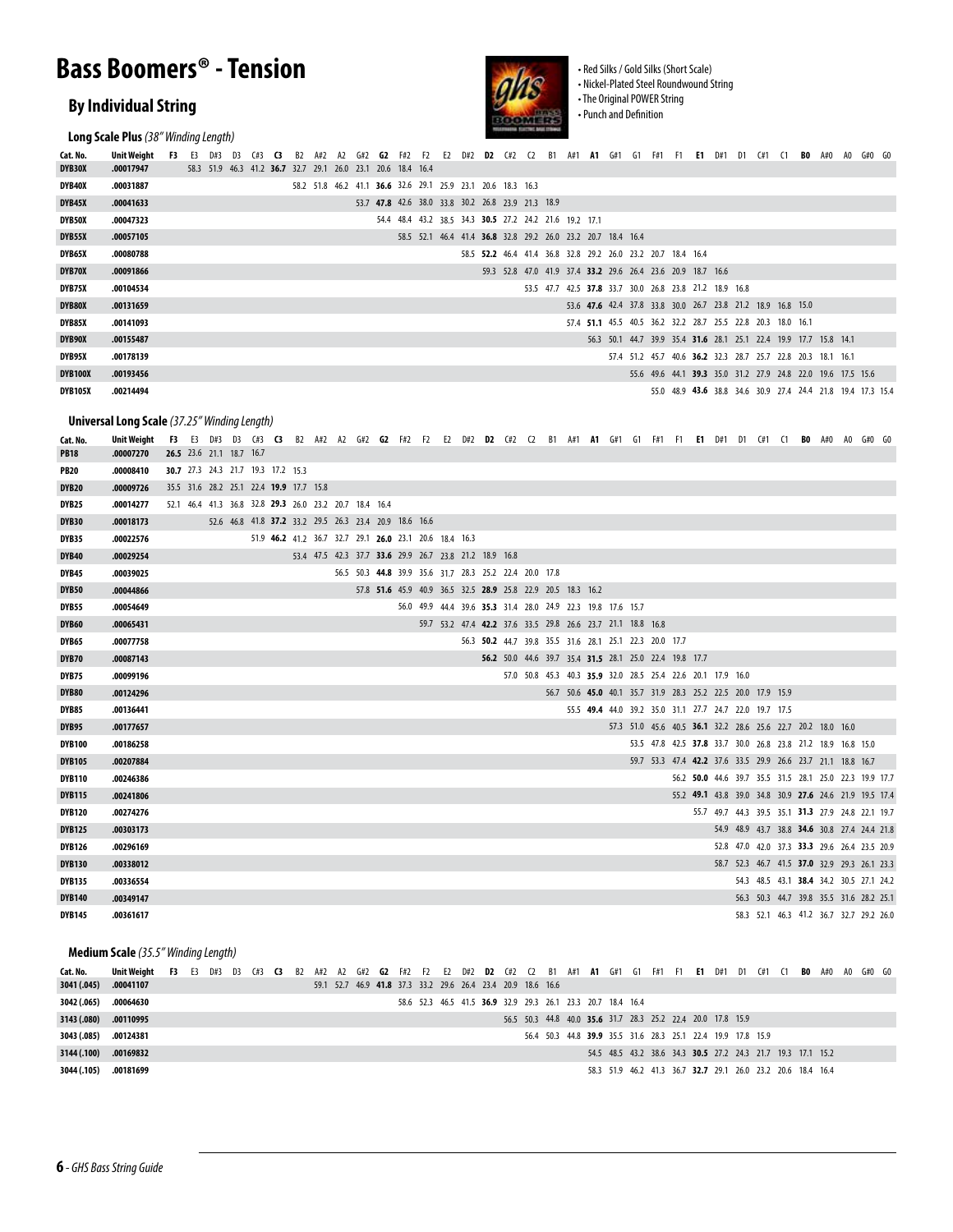### **Bass Boomers® - Tension** *(cont.)*

**Short Scale** *(32.75" Winding Length)*

| Cat. No.    | Unit Weight  F3 |  | E3 D#3 D3 C#3 <b>C3</b> B2 A#2 A2 G#2 <b>G2</b> F#2 F2 E2 D#2 <b>D2</b> C#2 C2 B1 A#1 <b>A1</b> G#1 G1 F#1 F1 <b>E1</b> D#1 D1 C#1 C1 <b>B0</b> A#0 A0 G#0 G0 |  |  |                                                             |                                                             |  |  |  |  |                                                             |                                                             |  |  |                                                             |  |  |  |  |
|-------------|-----------------|--|---------------------------------------------------------------------------------------------------------------------------------------------------------------|--|--|-------------------------------------------------------------|-------------------------------------------------------------|--|--|--|--|-------------------------------------------------------------|-------------------------------------------------------------|--|--|-------------------------------------------------------------|--|--|--|--|
| 3136 (.045) | .00041435       |  |                                                                                                                                                               |  |  | 58.8 52.3 46.7 41.6 37.1 33.0 29.4 26.2 23.3 20.8 18.5 16.5 |                                                             |  |  |  |  |                                                             |                                                             |  |  |                                                             |  |  |  |  |
| 3036 (.050) | .00047666       |  |                                                                                                                                                               |  |  |                                                             | 53.7 47.8 42.6 38.0 33.8 30.2 26.9 23.9 21.3 19.0 16.9 15.1 |  |  |  |  |                                                             |                                                             |  |  |                                                             |  |  |  |  |
| 3137 (.060) | .00066895       |  |                                                                                                                                                               |  |  |                                                             |                                                             |  |  |  |  | 59.8 53.3 47.5 42.3 37.7 33.6 29.9 26.7 23.7 21.2 18.8 16.8 |                                                             |  |  |                                                             |  |  |  |  |
| 3037 (.070) | .00088008       |  |                                                                                                                                                               |  |  |                                                             |                                                             |  |  |  |  |                                                             | 55.7 49.6 44.2 39.4 35.1 31.3 27.9 24.8 22.1 19.7 17.6 15.6 |  |  |                                                             |  |  |  |  |
| 3138 (.075) | .00099367       |  |                                                                                                                                                               |  |  |                                                             |                                                             |  |  |  |  |                                                             | 49.9 44.5 39.6 35.3 31.4 28.0 24.9 22.2 19.8 17.6 15.7      |  |  |                                                             |  |  |  |  |
| 3038 (.090) | .00147901       |  |                                                                                                                                                               |  |  |                                                             |                                                             |  |  |  |  |                                                             |                                                             |  |  | 58.9 52.5 46.8 41.7 37.1 33.1 29.5 26.2 23.4 20.8 18.6 16.6 |  |  |  |  |
| 3139 (.095) | .00162311       |  |                                                                                                                                                               |  |  |                                                             |                                                             |  |  |  |  |                                                             |                                                             |  |  | 57.6 51.4 45.7 40.7 36.3 32.4 28.8 25.7 22.9 20.4 18.2 16.2 |  |  |  |  |
| 3039 (.107) | .00208113       |  |                                                                                                                                                               |  |  |                                                             |                                                             |  |  |  |  |                                                             |                                                             |  |  | 58.6 52.2 46.6 41.6 36.9 32.9 29.3 26.1 23.3 20.7 18.5 16.4 |  |  |  |  |

#### **By Available Sets**

| <b>Long Scale Plus</b> (38" Winding Length)                                                            |       |                     |                                       |                                             |                                 |                                  |     |  |  |  |  |  |  |
|--------------------------------------------------------------------------------------------------------|-------|---------------------|---------------------------------------|---------------------------------------------|---------------------------------|----------------------------------|-----|--|--|--|--|--|--|
| Cat. No.                                                                                               | TOTAL | High C              | 1-G                                   | 2 D                                         | 3-A                             | 4-E                              | 5-B |  |  |  |  |  |  |
| <b>PB18</b><br>DYB40X<br>P3045<br>DYB30X<br>DYB50X<br>122.4<br>Piccolo<br>46.3<br>33.4<br>46.2<br>38.5 |       |                     |                                       |                                             |                                 |                                  |     |  |  |  |  |  |  |
| L3045X<br>Light                                                                                        | 147.4 |                     | DYB40X<br>36.6                        | DYB55X<br>36.8                              | DYB75X<br>37.8                  | DYB95X<br>36.2                   |     |  |  |  |  |  |  |
| <b>ML3045X</b><br><b>Medium Light</b>                                                                  | 185.4 |                     | DYB45X<br>47.8                        | DYB65X<br>52.2                              | DYB80X<br>47.6                  | <b>DYB100</b><br>37.8            |     |  |  |  |  |  |  |
| M3045X<br>Medium                                                                                       | 194.7 |                     | DYB45X<br>47.8                        | DYB65X<br>52.2                              | DYB85X<br>51.1                  | <b>DYB105X</b><br>43.6           |     |  |  |  |  |  |  |
| 5M-C-DYB<br>Medium, 5 String                                                                           | 222.1 | DYB30X<br>36.7      | DYB45X<br>47.8                        | DYB65X<br>52.2                              | DYB80X<br>47.6                  | <b>DYB100</b><br>37.8            |     |  |  |  |  |  |  |
| <b>8LS-DYB</b><br>Regular, 8 String                                                                    | 278.8 | Octaves<br>Regulars | <b>PB20</b><br>38.6<br>DYB40X<br>36.6 | DYB <sub>25</sub><br>36.8<br>DYB55X<br>36.8 | DYB35<br>32.7<br>DYB70X<br>33.2 | DYB45X<br>33.8<br>DYB90X<br>31.6 |     |  |  |  |  |  |  |

#### **Medium Scale** *(35.5" Winding Length)*

| Cat. No.                    | TOTAL | High C | 1-G  | 2-D  | 3 A                                                     | 4-F  | 5-B |
|-----------------------------|-------|--------|------|------|---------------------------------------------------------|------|-----|
| 3140<br><b>Medium Light</b> | 144.8 |        | 41.8 | 36.9 | 3041 (.045) 3042 (.065) 3143 (.080) 3144 (.100)<br>35.6 | 30.5 |     |
| 3040<br>Regular             | 148.3 |        | 41.8 | 36.9 | 3041 (.045) 3042 (.065) 3043 (.085) 3044 (.105)<br>39.9 | 32.7 |     |

#### **Short Scale** *(32.75" Winding Length)*

| Cat. No.        | <b>TOTAL</b> | High C | 1-G  | 2-D  | 3-A                                                     | 4-E  | 5-B |
|-----------------|--------------|--------|------|------|---------------------------------------------------------|------|-----|
| 3135<br>Liaht   | 124.4        |        | 37.1 | 33.6 | 3136 (.045) 3137 (.060) 3138 (.075) 3139 (.095)<br>28.0 | 25.7 |     |
| 3035<br>Regular | 161.4        |        | 42.6 | 44.2 | 3036 (.050) 3037 (.070) 3038 (.090) 3039 (.107)<br>41.7 | 32.9 |     |

| Cat. No.                            | <b>TOTAL</b> | High C        | $1-G$         | $2-D$                     | $3-A$         | 4-E                   | $5 - B$               |
|-------------------------------------|--------------|---------------|---------------|---------------------------|---------------|-----------------------|-----------------------|
| XL3045<br><b>Extra Light</b>        | 109.1        |               | DYB30<br>20.9 | DYB50<br>28.9             | DYB70<br>31.5 | DYB90<br>27.8         |                       |
| L3045<br>Light                      | 140.8        |               | DYB40<br>33.6 | DYB55<br>35.2             | DYB75<br>35.9 | DYB95<br>36.1         |                       |
| ML3045<br><b>Medium Light</b>       | 177.7        |               | DYB45<br>44.8 | DYB65<br>50.1             | DYB80<br>45.0 | <b>DYB100</b><br>37.8 |                       |
| M3045<br>Medium                     | 186.5        |               | DYB45<br>44.8 | DYB65<br>50.1             | DYB85<br>49.4 | <b>DYB105</b><br>42.2 |                       |
| M3045F<br>Flea Signature Set        | 186.5        |               | DYB45<br>44.8 | DYB65<br>50.1             | DYB85<br>49.4 | <b>DYB105</b><br>42.2 |                       |
| H3045<br>Heavy                      | 221.0        |               | DYB50<br>51.3 | DYB70<br>56.2             | DYB95<br>64.3 | <b>DYB115</b><br>49.2 |                       |
| 4ML-B-DYB<br>Med Light, BEAD Tuning | 158.2        |               |               | DYB60<br>42.2             | DYB80<br>45.0 | <b>DYB100</b><br>37.8 | <b>DYB126</b><br>33.2 |
| 4M-B-DYB<br>Medium, BEAD Tuning     | 180.2        |               |               | DYB65<br>50.1             | DYB85<br>49.4 | <b>DYB105</b><br>42.2 | DYB130<br>38.5        |
| 4H-B-DYB<br>Heavy, BEAD Tuning      | 202.0        |               |               | DYB70<br>56.2             | DYB90<br>56.8 | <b>DYB115</b><br>49.2 | <b>DYB140</b><br>39.8 |
| 51-DYB<br>Light, 5 String           | 172.1        |               | DYB40<br>33.6 | DYB55<br>35.2             | DYB75<br>35.9 | DYB95<br>36.1         | <b>DYB120</b><br>31.3 |
| 5ML-DYB<br>Medium Light, 5 String   | 210.9        |               | DYB45<br>44.8 | DYB <sub>65</sub><br>50.1 | DYB80<br>45.0 | <b>DYB100</b><br>37.8 | <b>DYB126</b><br>33.2 |
| 5M-DYB<br>Medium, 5 String          | 225.0        |               | DYB45<br>44.8 | DYB65<br>50.1             | DYB85<br>49.4 | <b>DYB105</b><br>42.2 | <b>DYB130</b><br>38.5 |
| 6ML-DYB<br>Medium Light, 6 String   | 248.1        | DYB30<br>37.2 | DYB45<br>44.8 | DYB65<br>50.1             | DYB80<br>45.0 | <b>DYB100</b><br>37.8 | <b>DYB126</b><br>33.2 |

**Universal Long Scale** *(37.25" Winding Length)*

### **Crossovers - Tension**

#### **By Individual String**

**NS Standard Double Bass 3/4 Length** *(46.5" Winding Length)*



• Red Silks • Nickel-Iron Groundwound Strings • Mellow sound, with definition and sustain • For NS Design CR and NXT Electric-Upright Basses ONLY!

**Cat. No. .00032422 .00062989 .00110231 .00204715 .00314940 NS37 NS53 NS74 NS104 NS127 Unit Weight F3** E3 D#3 D3 C#3 **C3** B2 A#2 A2 G#2 **G2** F#2 F2 E2 D#2 **D2** C#2 C2 B1 A#1 **A1** G#1 G1 F#1 F1 **E1** D#1 D1 C#1 C1 **B0** A#0 A0 G#0 G0 **56.9** 50.7 45.1 40.2 35.8 31.9 28.4 25.4 22.6 20.1 34.8 39.1 49.2 55.2 21.9 24.6 **62.0** 69.6 27.6 30.9 43.8 68.4 **60.9** 54.2 48.3 43.2 38.3 34.2 30.4 27.1 24.2 21.5 71.2 **63.4** 56.6 50.4 45.0 40.0 35.6 31.7 28.3 25.2 22.4 48.8 43.5 34.5 38.7 61.5 69.2 **54.8**

#### **By Available Sets**

#### **NS Standard Double Bass 3/4 Length** *(46.5" Winding Length)*

| Cat. No.                       | <b>TOTAL</b> | High C | ı-G          | 2-D                 | ---<br>. .          | 4.F                  | 5-B | Cat. No.                     | TOTAL | High C | 1-G                 | 2-D                 | 3 A                 | 4-F                  | 5 B                  |
|--------------------------------|--------------|--------|--------------|---------------------|---------------------|----------------------|-----|------------------------------|-------|--------|---------------------|---------------------|---------------------|----------------------|----------------------|
| <b>NS3075</b><br><b>Medium</b> | 243.2        |        | NS37<br>56.9 | <b>NS53</b><br>62.0 | <b>NS74</b><br>60.9 | <b>NS104</b><br>63.4 |     | NS3075-5<br>Medium, 5 String | 298.0 |        | <b>NS37</b><br>56.9 | <b>NS53</b><br>62.0 | <b>NS74</b><br>60.9 | <b>NS104</b><br>63.4 | <b>NS127</b><br>54.8 |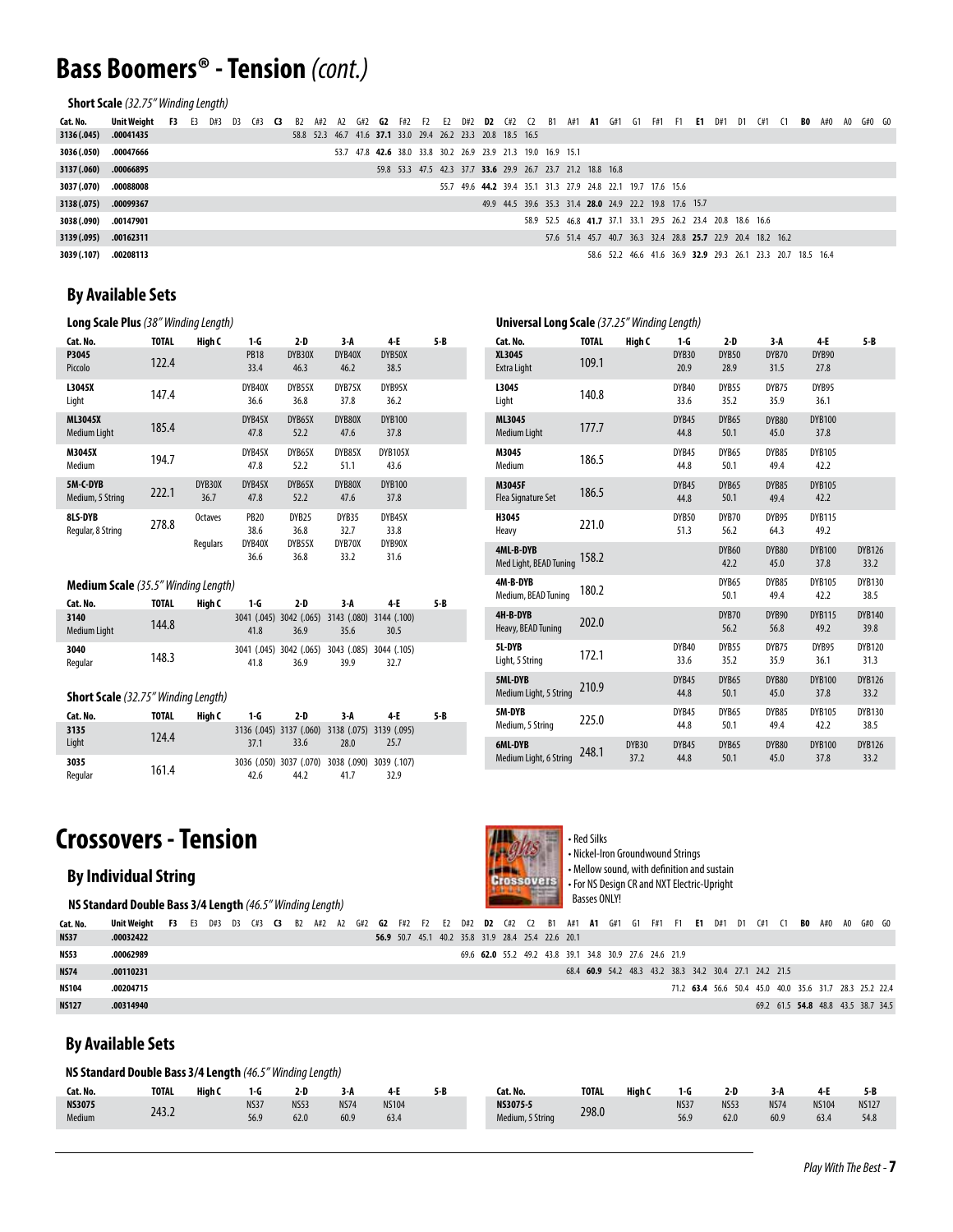## **Progressives™ - Tension**

#### **By Individual String**



• Burgundy Silks • Nickel-Iron Roundwound Strings • Exposed Core on E & B Strings • Higher Output, Punchy, Aggressive Tone

**Long Scale Plus** *(38" Winding Length)*

| Cat. No.      | <b>Unit Weight</b>                         | F3        | E3 | D#3            | D3 | 6#3               | $^{\circ}$ |           | A#2                                                         | A2 | G#2 | G2 |                                                             |           |                |     | F#2 F2 E2 D#2 <b>D2</b>                                     | C#2 | C <sub>2</sub> | <b>B1</b> | A#1 | A1 | G#1 | G1 | F#1                                                         | <b>F1</b> | E1 | D#1 | D <sub>1</sub> | C#1       | C <sub>1</sub> | BO. | A#0                                                         | A0 | $G#0$ $G0$ |  |
|---------------|--------------------------------------------|-----------|----|----------------|----|-------------------|------------|-----------|-------------------------------------------------------------|----|-----|----|-------------------------------------------------------------|-----------|----------------|-----|-------------------------------------------------------------|-----|----------------|-----------|-----|----|-----|----|-------------------------------------------------------------|-----------|----|-----|----------------|-----------|----------------|-----|-------------------------------------------------------------|----|------------|--|
| <b>PRB030</b> | .00014882                                  |           |    | 54.3 48.4 43.1 |    |                   |            |           | 38.4 34.2 30.5 27.2 24.2 21.5 19.2 17.1 15.2                |    |     |    |                                                             |           |                |     |                                                             |     |                |           |     |    |     |    |                                                             |           |    |     |                |           |                |     |                                                             |    |            |  |
| <b>PRB035</b> | .00022588                                  |           |    |                |    |                   |            |           | 58.3 51.2 46.3 41.2 36.7 32.7 29.1 26.0 23.1 20.6 18.4 16.3 |    |     |    |                                                             |           |                |     |                                                             |     |                |           |     |    |     |    |                                                             |           |    |     |                |           |                |     |                                                             |    |            |  |
| <b>PRB040</b> | .00028882                                  |           |    |                |    |                   |            |           | 52.7 46.9 41.8 37.2 33.2 29.6 26.3 23.5 20.9 18.6 16.6      |    |     |    |                                                             |           |                |     |                                                             |     |                |           |     |    |     |    |                                                             |           |    |     |                |           |                |     |                                                             |    |            |  |
| <b>PRB045</b> | .00039303                                  |           |    |                |    |                   |            |           |                                                             |    |     |    | 56.9 50.7 45.2 40.2 35.8 31.9 28.5 25.4 22.6 20.1 17.9 16.0 |           |                |     |                                                             |     |                |           |     |    |     |    |                                                             |           |    |     |                |           |                |     |                                                             |    |            |  |
| <b>PRB055</b> | .00048831                                  |           |    |                |    |                   |            |           |                                                             |    |     |    | 56.1 50.0 44.5 39.7 35.4 31.5 28.1 25.0 22.3 19.9 17.7 15.7 |           |                |     |                                                             |     |                |           |     |    |     |    |                                                             |           |    |     |                |           |                |     |                                                             |    |            |  |
| <b>PRB060</b> | .00064823                                  |           |    |                |    |                   |            |           |                                                             |    |     |    |                                                             |           |                |     | 59.1 52.7 46.9 41.8 37.2 33.2 29.6 26.4 23.5 20.9 18.6 16.6 |     |                |           |     |    |     |    |                                                             |           |    |     |                |           |                |     |                                                             |    |            |  |
| <b>PRB065</b> | .00073558                                  |           |    |                |    |                   |            |           |                                                             |    |     |    |                                                             |           |                |     |                                                             |     |                |           |     |    |     |    | 59.7 53.3 47.4 42.3 37.7 33.6 29.9 26.6 23.7 21.1 18.9 16.8 |           |    |     |                |           |                |     |                                                             |    |            |  |
| <b>PRB080</b> | .00113235                                  |           |    |                |    |                   |            |           |                                                             |    |     |    |                                                             |           |                |     |                                                             |     |                |           |     |    |     |    | 57.9 51.6 46.0 41.0 36.5 32.5 29.0 25.8 23.0 20.5 18.3 16.3 |           |    |     |                |           |                |     |                                                             |    |            |  |
| <b>PRB085</b> | .00135735                                  |           |    |                |    |                   |            |           |                                                             |    |     |    |                                                             |           |                |     |                                                             |     |                |           |     |    |     |    | 55.2 49.1 43.7 39.0 34.8 30.9 27.6 24.6 21.9 19.6 17.4 15.5 |           |    |     |                |           |                |     |                                                             |    |            |  |
| <b>PRB095</b> | .00169529                                  |           |    |                |    |                   |            |           |                                                             |    |     |    |                                                             |           |                |     |                                                             |     |                |           |     |    |     |    |                                                             |           |    |     |                |           |                |     | 54.6 48.7 43.5 38.7 34.4 30.7 27.4 24.4 21.7 19.3 17.2 15.3 |    |            |  |
| <b>PRB100</b> | .00183720                                  |           |    |                |    |                   |            |           |                                                             |    |     |    |                                                             |           |                |     |                                                             |     |                |           |     |    |     |    |                                                             |           |    |     |                |           |                |     | 59.2 52.8 47.1 41.9 37.3 33.3 29.6 26.5 23.5 20.9 18.7 16.6 |    |            |  |
| <b>PRB105</b> | .00187199                                  |           |    |                |    |                   |            |           |                                                             |    |     |    |                                                             |           |                |     |                                                             |     |                |           |     |    |     |    |                                                             |           |    |     |                |           |                |     | 53.8 48.0 42.7 38.0 33.9 30.2 27.0 24.0 21.3 19.0 16.9 15.1 |    |            |  |
| <b>PRB126</b> | .00240211                                  |           |    |                |    |                   |            |           |                                                             |    |     |    |                                                             |           |                |     |                                                             |     |                |           |     |    |     |    |                                                             |           |    |     |                |           |                |     | 54.8 48.8 43.5 38.7 34.6 30.7 27.4 24.4 21.7 19.4 17.2      |    |            |  |
| <b>PRB130</b> | .00276601                                  |           |    |                |    |                   |            |           |                                                             |    |     |    |                                                             |           |                |     |                                                             |     |                |           |     |    |     |    |                                                             |           |    |     |                |           |                |     | 56.2 50.8 44.6 39.9 35.4 31.5 28.1 25.0 22.3 19.9           |    |            |  |
|               | <b>Medium Scale</b> (35.5" Winding Length) |           |    |                |    |                   |            |           |                                                             |    |     |    |                                                             |           |                |     |                                                             |     |                |           |     |    |     |    |                                                             |           |    |     |                |           |                |     |                                                             |    |            |  |
| Cat. No.      | Unit Weight                                | <b>F3</b> |    | E3 D#3 D3      |    | $($ #3 $\cdot$ C3 |            | <b>B2</b> | A#2                                                         | A2 | G#2 | G2 | F#2                                                         | <b>F2</b> | E <sub>2</sub> | D#2 | D2                                                          | (1) | C <sub>2</sub> | <b>B1</b> |     |    |     |    | A#1 <b>A1</b> G#1 G1 F#1 F1 <b>E1</b> D#1                   |           |    |     |                | D1 C#1 C1 |                |     | <b>BO</b> A#0 A0 G#0 G0                                     |    |            |  |
| 8201 (.045)   | .00039303                                  |           |    |                |    |                   |            |           |                                                             |    |     |    | 56.5 50.4 44.9 40.0 35.6 31.8 28.3 25.2 22.5 20.0 17.8 15.9 |           |                |     |                                                             |     |                |           |     |    |     |    |                                                             |           |    |     |                |           |                |     |                                                             |    |            |  |
| 8202 ( በ65)   | 00073558                                   |           |    |                |    |                   |            |           |                                                             |    |     |    |                                                             |           |                |     | 594 529 422 420 374 334 297 265 236 210 187 167             |     |                |           |     |    |     |    |                                                             |           |    |     |                |           |                |     |                                                             |    |            |  |

| 8202 (.065) | .00073558 |  |  | 59.4 52.9 47.2 42.0 37.4 33.4 29.7 26.5 23.6 21.0 18.7 16.7 |  |                                                             |  |  |  |  |                                                        |  |  |
|-------------|-----------|--|--|-------------------------------------------------------------|--|-------------------------------------------------------------|--|--|--|--|--------------------------------------------------------|--|--|
| 8203 (.080) | .00113235 |  |  | 57.6 51.4 45.8 40.8 36.3 32.3 28.8 25.7 22.9 20.4 18.2 16.2 |  |                                                             |  |  |  |  |                                                        |  |  |
| 8204 (.100) | .00183720 |  |  |                                                             |  | 58.9 52.5 46.8 41.7 37.1 33.6 29.5 26.2 23.4 20.8 18.6 16.5 |  |  |  |  |                                                        |  |  |
| 8205 (.130) | .00276703 |  |  |                                                             |  |                                                             |  |  |  |  | 55.9 49.8 44.4 39.5 35.3 31.4 28.0 24.9 22.2 19.8 17.6 |  |  |

#### **By Available Sets**

| Long Scale Plus (38" Winding Length) |              |        |                      |                      |                      |                       |                       | <b>Standard Long Scale</b> (36.5" Winding Length) |              |        |                      |
|--------------------------------------|--------------|--------|----------------------|----------------------|----------------------|-----------------------|-----------------------|---------------------------------------------------|--------------|--------|----------------------|
| Cat. No.                             | <b>TOTAL</b> | High C | 1-G                  | $2-D$                | $3-A$                | 4-E                   | 5 B                   | Cat. No.                                          | <b>TOTAL</b> | High C | 1-G                  |
| <b>XL8000</b><br>Extra Light         | 124.0        |        | <b>PRB35</b><br>26.0 | <b>PRB55</b><br>31.5 | <b>PRB75</b><br>32.1 | <b>PRB95</b><br>34.4  |                       | M8000<br>Medium                                   | 179.7        |        | <b>PRB45</b><br>45.2 |
| L8000<br>Light                       | 153.3        |        | <b>PRB40</b><br>33.2 | <b>PRB60</b><br>41.8 | <b>PRB80</b><br>41.0 | <b>PRB100</b><br>37.3 |                       | 5M8000<br>Medium, 5 String                        | 211.2        |        | <b>PRB45</b><br>45.2 |
| <b>M8000X</b><br>Medium              | 179.7        |        | <b>PRB45</b><br>45.2 | <b>PRB65</b><br>47.4 | <b>PRB85</b><br>49.1 | <b>PRB106</b><br>38.0 |                       | <b>Medium Scale</b> (35.5" Winding Length)        |              |        |                      |
| 518000<br>Light, 5 String            | 180.7        |        | <b>PRB40</b><br>33.2 | <b>PRB60</b><br>41.8 | <b>PRB80</b><br>41.0 | <b>PRB100</b><br>37.3 | <b>PRB126</b><br>27.4 | Cat. No.<br>0700                                  | <b>TOTAL</b> | High C | 1-G<br>0201/04       |

|       | '8″ Winding Length) |                      |                      |                      |                       |     |                            | <b>Standard Long Scale</b> (36.5" Winding Length) |        |                      |               |               |                       |                       |
|-------|---------------------|----------------------|----------------------|----------------------|-----------------------|-----|----------------------------|---------------------------------------------------|--------|----------------------|---------------|---------------|-----------------------|-----------------------|
| TOTAL | High C              | 1-G                  | 2-D                  | 3 A                  | 4-E                   | 5-B | Cat. No.                   | <b>TOTAL</b>                                      | High C | 1-G                  | 2-D           | 3 A           | 4-E                   | 5 B                   |
| 124.0 |                     | <b>PRB35</b><br>26.0 | <b>PRB55</b><br>31.5 | <b>PRB75</b><br>32.1 | PRB95<br>34.4         |     | <b>M8000</b><br>Medium     | 179.7                                             |        | <b>PRB45</b><br>45.2 | PRB65<br>47.4 | PRB85<br>49.1 | <b>PRB105</b><br>38.0 |                       |
| 153.3 |                     | PRB40<br>33.2        | PRB60<br>41.8        | <b>PRB80</b><br>41.0 | <b>PRB100</b><br>37.3 |     | 5M8000<br>Medium, 5 String | 211.2                                             |        | PRB45<br>45.2        | PRB65<br>47.4 | PRB85<br>49.  | <b>PRB105</b><br>38.0 | <b>PRB130</b><br>31.5 |

| <b>Medium Scale</b> (35.5" Winding Length) |       |        |      |      |                                                 |      |     |
|--------------------------------------------|-------|--------|------|------|-------------------------------------------------|------|-----|
| Cat. No.                                   | TOTAL | Hiah C | 1-G  | 2-D  | 3 A                                             | 4-F  | 5-B |
| 8200                                       |       |        |      |      | 8201 (.045) 8202 (.065) 8203 (.080) 8204 (.100) |      |     |
| <b>Medium Light</b>                        | 179.7 |        | 40.0 | 42.0 | 36.3                                            | 33.6 |     |

## **Tapewounds - Tension**

#### **By Individual String**



• Red Silks • Black Nylon Tape over Flatwound Strings • Smooth, Mellow Sound • Lower Tension than Standard Gauges

|             | <b>Universal Long Scale</b> (37.25" Winding Length)                                                                                                            |  |  |  |  |                                                             |  |  |  |  |                                                        |  |  |  |  |                                                             |  |  |                                                             |  |
|-------------|----------------------------------------------------------------------------------------------------------------------------------------------------------------|--|--|--|--|-------------------------------------------------------------|--|--|--|--|--------------------------------------------------------|--|--|--|--|-------------------------------------------------------------|--|--|-------------------------------------------------------------|--|
| Cat. No.    | Unit Weight F3 E3 D#3 D3 C#3 C3 B2 A#2 A2 G#2 G2 F#2 F2 E2 D#2 <b>D2</b> C#2 C2 B1 A#1 <b>A1</b> G#1 G1 F#1 F1 <b>E1</b> D#1 D1 C#1 C1 <b>B0</b> A#0 A0 G#0 G0 |  |  |  |  |                                                             |  |  |  |  |                                                        |  |  |  |  |                                                             |  |  |                                                             |  |
| 3061 (.050) | .00035663                                                                                                                                                      |  |  |  |  | 57.9 51.6 46.0 40.9 36.5 32.5 28.9 25.8 23.0 20.5 18.3 16.3 |  |  |  |  |                                                        |  |  |  |  |                                                             |  |  |                                                             |  |
| 3062 (.070) | .00074452                                                                                                                                                      |  |  |  |  |                                                             |  |  |  |  | 53.9 48.0 42.8 38.1 33.9 30.3 26.9 24.0 21.4 19.1 17.0 |  |  |  |  |                                                             |  |  |                                                             |  |
| 3063 (.090) | .00123199                                                                                                                                                      |  |  |  |  |                                                             |  |  |  |  |                                                        |  |  |  |  | 56.2 50.1 44.6 39.7 35.4 31.6 28.1 25.0 22.3 19.9 17.8 15.8 |  |  |                                                             |  |
| 3064 (.105) | .00168588                                                                                                                                                      |  |  |  |  |                                                             |  |  |  |  |                                                        |  |  |  |  | 54.3 48.4 43.2 38.4 34.3 30.5 27.2 24.3 21.6 19.3 17.1 15.3 |  |  |                                                             |  |
| 3065 (.130) | .00226940                                                                                                                                                      |  |  |  |  |                                                             |  |  |  |  |                                                        |  |  |  |  |                                                             |  |  | 58.2 51.7 46.1 41.1 36.6 32.7 29.0 25.9 23.1 20.5 18.3 16.3 |  |
|             |                                                                                                                                                                |  |  |  |  |                                                             |  |  |  |  |                                                        |  |  |  |  |                                                             |  |  |                                                             |  |

#### **By Available Sets**

**Universal Long Scale** *(37.25" Winding Length)*

| Cat. No.        | <b>TOTAL</b> | High C | -6                              | 2 D  | 3-A |                                 | 5-B | Cat. No.                    | <b>TOTAL</b> | High ( | 1 ና  | 2-D  |      | 4-E                                                     | 5-B                 |
|-----------------|--------------|--------|---------------------------------|------|-----|---------------------------------|-----|-----------------------------|--------------|--------|------|------|------|---------------------------------------------------------|---------------------|
| 3060<br>Reaular | 167.8        |        | 3061 (.050) 3062 (.070)<br>40.9 | 48.0 | 44. | 3063 (.090) 3064 (.105)<br>34.3 |     | 3060-5<br>Regular, 5 String | 193.7        |        | 40.9 | 48 C | 44.6 | 3061 (.050) 3062 (.070) 3063 (.090) 3064 (.105)<br>34.3 | 3065 (.130)<br>25.9 |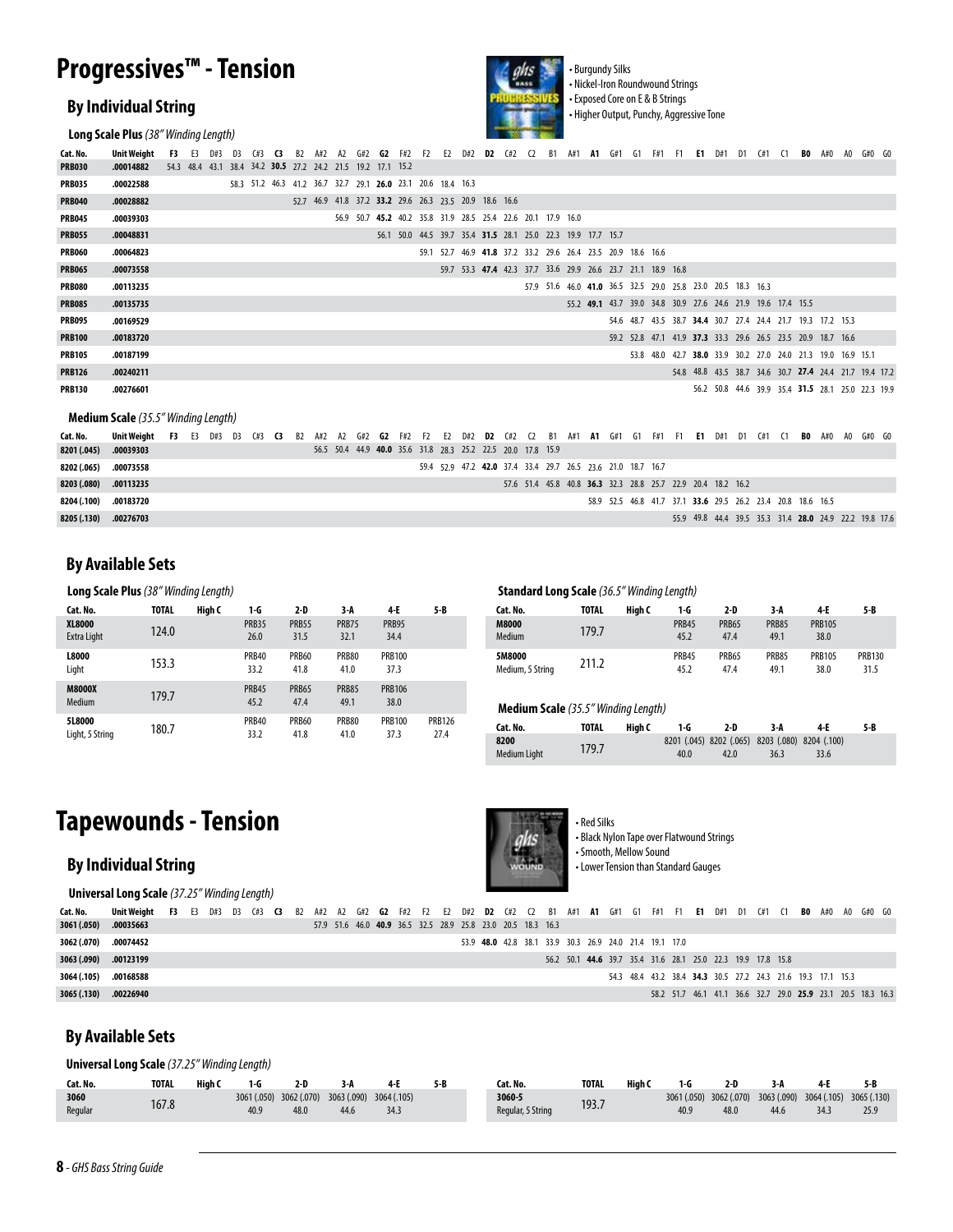### **Pressurewound™ - Tension**

#### **By Individual String**



• Black Silks • Nickel-Iron Rollerwound Strings • Smooth feel, mellow tone with articulation

|               | <b>Universal Long Scale</b> (37.25" Winding Length) |           |    |                                                        |        |      |           |     |    |     |  |                                                             |                      |  | <b>ROLLERSING CITTING MOT DRIVES</b>                        |           |     |    |     |    |     |           |    |                                                             |    |     |    |    |                                                             |        |  |
|---------------|-----------------------------------------------------|-----------|----|--------------------------------------------------------|--------|------|-----------|-----|----|-----|--|-------------------------------------------------------------|----------------------|--|-------------------------------------------------------------|-----------|-----|----|-----|----|-----|-----------|----|-------------------------------------------------------------|----|-----|----|----|-------------------------------------------------------------|--------|--|
| Cat. No.      | Unit Weight                                         | <b>F3</b> | E3 | D#3                                                    | D3 C#3 | - C3 | <b>B2</b> | A#2 | A2 | G#2 |  | <b>G2</b> F#2 F2 E2                                         | D#2 <b>D2</b> C#2 C2 |  |                                                             | <b>B1</b> | A#1 | A1 | G#1 | G1 | F#1 | <b>F1</b> | E1 | D#1                                                         | D1 | C#1 | C1 | B0 | A#0 A0                                                      | G#0 G0 |  |
| <b>PWB28</b>  | .00016178                                           |           |    | 52.6 46.9 41.7 37.2 33.2 29.5 26.3 23.4 20.9 18.6 16.6 |        |      |           |     |    |     |  |                                                             |                      |  |                                                             |           |     |    |     |    |     |           |    |                                                             |    |     |    |    |                                                             |        |  |
| PWB40         | .00032349                                           |           |    |                                                        |        |      |           |     |    |     |  | 59.0 52.5 46.8 41.7 37.2 33.1 29.5 26.3 23.4 20.8 18.6 16.6 |                      |  |                                                             |           |     |    |     |    |     |           |    |                                                             |    |     |    |    |                                                             |        |  |
| <b>PWB44</b>  | .00037715                                           |           |    |                                                        |        |      |           |     |    |     |  |                                                             |                      |  | 54.6 48.6 43.3 38.6 34.4 30.6 27.3 24.3 21.7 19.3 17.2      |           |     |    |     |    |     |           |    |                                                             |    |     |    |    |                                                             |        |  |
| <b>PWB054</b> | .00056615                                           |           |    |                                                        |        |      |           |     |    |     |  |                                                             |                      |  | 58.0 51.6 46.0 41.0 36.5 32.5 29.0 25.8 23.0 20.5 18.3 16.3 |           |     |    |     |    |     |           |    |                                                             |    |     |    |    |                                                             |        |  |
| <b>PWB058</b> | .00064945                                           |           |    |                                                        |        |      |           |     |    |     |  |                                                             |                      |  | 59.2 52.8 47.0 41.9 37.3 33.2 29.6 26.4 23.5 20.9 18.7      |           |     |    |     |    |     |           |    |                                                             |    |     |    |    |                                                             |        |  |
| <b>PWB062</b> | .00075360                                           |           |    |                                                        |        |      |           |     |    |     |  |                                                             |                      |  | 54.6 48.6 43.3 38.6 34.4 30.6 27.3 24.3 21.7 19.3 17.2      |           |     |    |     |    |     |           |    |                                                             |    |     |    |    |                                                             |        |  |
| <b>PWB076</b> | .00108491                                           |           |    |                                                        |        |      |           |     |    |     |  |                                                             |                      |  |                                                             |           |     |    |     |    |     |           |    | 55.5 49.5 44.1 39.3 35.0 31.2 27.8 24.7 22.0 19.6 17.5      |    |     |    |    |                                                             |        |  |
| <b>PWB080</b> | .00123089                                           |           |    |                                                        |        |      |           |     |    |     |  |                                                             |                      |  |                                                             |           |     |    |     |    |     |           |    | 56.1 50.1 44.6 39.7 35.4 31.6 28.1 25.0 22.3 19.8 17.7 15.8 |    |     |    |    |                                                             |        |  |
| <b>PWB084</b> | .00130260                                           |           |    |                                                        |        |      |           |     |    |     |  |                                                             |                      |  |                                                             |           |     |    |     |    |     |           |    | 59.4 53.0 47.2 42.0 37.4 33.4 29.7 26.5 23.6 21.0 18.8 16.7 |    |     |    |    |                                                             |        |  |
| <b>PWB096</b> | .00168590                                           |           |    |                                                        |        |      |           |     |    |     |  |                                                             |                      |  |                                                             |           |     |    |     |    |     |           |    |                                                             |    |     |    |    | 54.4 48.4 43.3 38.4 34.2 30.5 27.2 24.3 21.6 19.2 17.1 15.3 |        |  |
| <b>PWB102</b> | .00194575                                           |           |    |                                                        |        |      |           |     |    |     |  |                                                             |                      |  |                                                             |           |     |    |     |    |     |           |    |                                                             |    |     |    |    | 55.9 49.9 44.4 39.5 35.2 31.4 28.0 24.9 22.2 19.8 17.6 15.7 |        |  |
| <b>PWB106</b> | .00236502                                           |           |    |                                                        |        |      |           |     |    |     |  |                                                             |                      |  |                                                             |           |     |    |     |    |     |           |    |                                                             |    |     |    |    | 53.9 48.0 42.8 38.1 34.1 30.3 26.9 24.0 21.4 19.1           |        |  |
| <b>PWB128</b> | .00297998                                           |           |    |                                                        |        |      |           |     |    |     |  |                                                             |                      |  |                                                             |           |     |    |     |    |     |           |    |                                                             |    |     |    |    | 54.0 48.0 42.9 38.1 34.0 30.3 27.0 24.0 21.4                |        |  |

**Short Scale** *(32.75" Winding Length)*

| Cat. No.    | Unit Weight F3 E3 D#3 D3 C#3 C3 B2 A#2 A2 G#2 G2 F#2 F2 E2 D#2 D2 C#2 C2 B1 A#1 A1 G#1 G1 F#1 F1 E1 D#1 D1 C#1 C1 B0 A#0 A0 G#0 G0 |  |  |  |                                                        |  |  |  |                                                             |  |  |  |                                                             |  |  |  |  |  |  |  |
|-------------|------------------------------------------------------------------------------------------------------------------------------------|--|--|--|--------------------------------------------------------|--|--|--|-------------------------------------------------------------|--|--|--|-------------------------------------------------------------|--|--|--|--|--|--|--|
| 7701 (.040) | .00033069                                                                                                                          |  |  |  | 52.7 46.9 41.8 37.3 33.2 29.6 26.4 23.5 20.9 18.7 16.6 |  |  |  |                                                             |  |  |  |                                                             |  |  |  |  |  |  |  |
| 7702 (.054) | .00060118                                                                                                                          |  |  |  |                                                        |  |  |  | 53.8 47.9 42.7 38.0 33.9 30.2 26.9 24.0 21.3 19.0 16.9 15.1 |  |  |  |                                                             |  |  |  |  |  |  |  |
| 7703 (.076) | .00128603                                                                                                                          |  |  |  |                                                        |  |  |  |                                                             |  |  |  | 57.5 51.3 45.7 40.7 36.2 32.3 28.8 25.7 22.8 20.3 18.1 16.1 |  |  |  |  |  |  |  |
| 7704 (.096) | .00183720                                                                                                                          |  |  |  |                                                        |  |  |  |                                                             |  |  |  | 51.8 46.1 41.1 36.7 32.6 29.1 25.9 23.1 20.6 18.3 16.3      |  |  |  |  |  |  |  |

**7700** Light

#### **By Available Sets**

**Universal Long Scale** *(37.25" Winding Length)* **Short Scale** *(32.75" Winding Length)*

| Cat. No.                      | TOTAL | High C | 1-G                  | 2-D                  | $3-A$                | 4 E                   | 5-B                   |
|-------------------------------|-------|--------|----------------------|----------------------|----------------------|-----------------------|-----------------------|
| L7200<br>Light                | 147.2 |        | <b>PWB40</b><br>37.2 | <b>PWB54</b><br>36.5 | <b>PWB76</b><br>39.3 | <b>PWB96</b><br>34.2  |                       |
| <b>ML7200</b><br>Medium Light | 169.3 |        | <b>PWB44</b><br>43.3 | <b>PWB58</b><br>41.9 | <b>PWB80</b><br>44.6 | <b>PWB102</b><br>39.5 |                       |
| M7200<br>Medium               | 187.1 |        | <b>PWB44</b><br>43.3 | <b>PWB62</b><br>48.6 | <b>PWB84</b><br>47.2 | <b>PWB106</b><br>48.0 |                       |
| M7200-5<br>Medium, 5 String   | 221.1 |        | <b>PWB44</b><br>43.3 | <b>PWB62</b><br>48.6 | <b>PWB84</b><br>47.2 | <b>PWB106</b><br>48.0 | <b>PWB128</b><br>34.0 |

### **Pressurewound™ Bronze - Tension**

#### **By Individual String**

**Universal Long Scale** *(37.25" Winding Length)*



• Phosphor Bronze Rollerwound Strings • No harsh overtones or finger noise • Sound great with Magnetic Pickups!

**Cat. No. TOTAL High C 1-G 2-D 3-A 4-E 5-B**

7701 (.040) 29.6 125.1 7702 (.054) 7704 (.096) 7703 (.076) 30.2

29.1

36.2

• NO Silks

| Cat. No.      | Unit Weight F3 E3 D#3 D3 C#3 C3 B2 A#2 A2 G#2 G2 F#2 F2 E2 D#2 <b>D2</b> C#2 C2 B1 A#1 <b>A1</b> G#1 G1 F#1 F1 <b>E1</b> D#1 D1 C#1 C1 <b>B0</b> A#0 A0 G#0 G0 |  |  |  |  |                                                             |  |  |  |  |  |                                                             |  |  |  |                                                             |  |  |                                                   |  |
|---------------|----------------------------------------------------------------------------------------------------------------------------------------------------------------|--|--|--|--|-------------------------------------------------------------|--|--|--|--|--|-------------------------------------------------------------|--|--|--|-------------------------------------------------------------|--|--|---------------------------------------------------|--|
| <b>RBB42</b>  | .00030281                                                                                                                                                      |  |  |  |  | 55.2 49.2 43.8 39.0 34.8 31.0 27.6 24.6 21.9 19.5 17.4 15.5 |  |  |  |  |  |                                                             |  |  |  |                                                             |  |  |                                                   |  |
| RBB56         | .00062680                                                                                                                                                      |  |  |  |  |                                                             |  |  |  |  |  | 57.2 50.9 45.4 40.4 36.0 32.1 28.6 25.5 22.7 20.2 18.0 16.1 |  |  |  |                                                             |  |  |                                                   |  |
| <b>RBB74</b>  | .00109518                                                                                                                                                      |  |  |  |  |                                                             |  |  |  |  |  | 56.1 49.9 44.5 39.6 35.3 31.5 28.1 25.0 22.2 19.8 17.7 15.8 |  |  |  |                                                             |  |  |                                                   |  |
| RBB92         | .00170037                                                                                                                                                      |  |  |  |  |                                                             |  |  |  |  |  |                                                             |  |  |  | 54.8 48.9 43.6 38.7 34.5 30.8 27.4 24.5 21.8 19.4 17.3 15.4 |  |  |                                                   |  |
| <b>RBB120</b> | .00264771                                                                                                                                                      |  |  |  |  |                                                             |  |  |  |  |  |                                                             |  |  |  |                                                             |  |  | 53.8 47.9 42.7 38.1 33.9 30.2 26.9 24.0 21.4 19.1 |  |

#### **By Available Sets**

**Universal Long Scale** *(37.25" Winding Length)*

| Cat. No.        | TOTAL | High C | 1 G           | 2-D                  | 3 A                  | 4-E                  | 5-B |
|-----------------|-------|--------|---------------|----------------------|----------------------|----------------------|-----|
| 4L-RBB<br>Light | 149.3 |        | RBB42<br>34.8 | <b>RBB56</b><br>40.4 | <b>RBB74</b><br>39.6 | <b>RBB92</b><br>34.5 |     |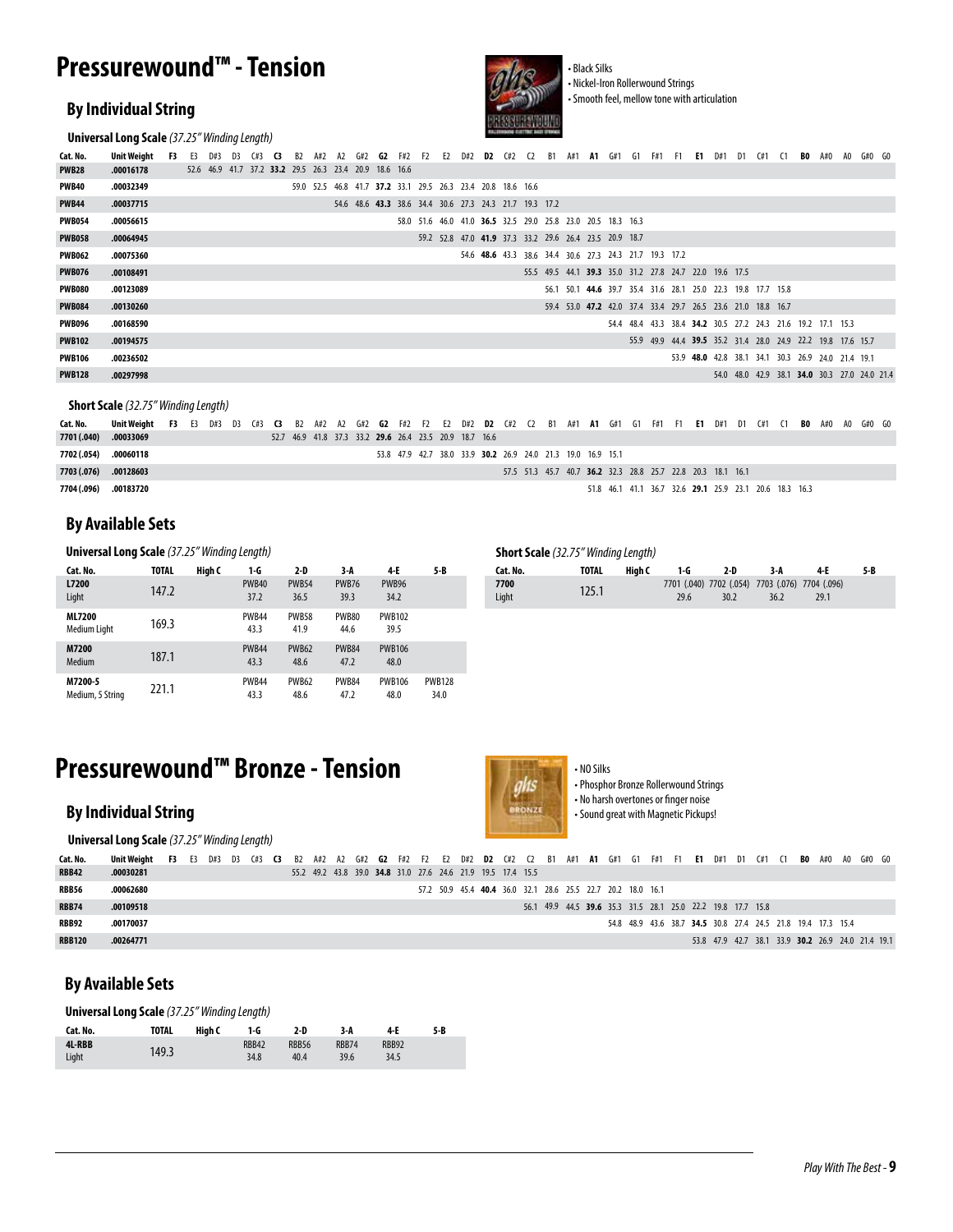### **Brite Flats™ - Tension**

#### **By Individual String**

**Long Scale Plus** *(38" Winding Length)*



• Dark Blue Silks • Light Blue Silks (Medium, Short Scale) • Nickel-Iron Groundwound Strings • Mellow sound, with definition and sustain

55.5 49.5 44.0 39.2 34.9 31.1 27.8 24.7 22.0 19.6 17.4

| Cat. No.     | <b>Unit Weight</b>                         | F3 | F3 |     |    | (#3 |                                                        |           |     |    | G#2                                                         | G)       | F#2 | F <sub>2</sub> | E2 | D#2 | D2 | (11) | $\mathcal{L}$                                               | <b>R1</b> | A#1 | A1 | G#1 | <b>G1</b> | F#1                                                         | F1 | F1. | D#1 | D1 | (11)                                                        |    | BO. | A#0                     | $G#0$ $G0$ |  |
|--------------|--------------------------------------------|----|----|-----|----|-----|--------------------------------------------------------|-----------|-----|----|-------------------------------------------------------------|----------|-----|----------------|----|-----|----|------|-------------------------------------------------------------|-----------|-----|----|-----|-----------|-------------------------------------------------------------|----|-----|-----|----|-------------------------------------------------------------|----|-----|-------------------------|------------|--|
| <b>BF27</b>  | .00016294                                  |    |    |     |    |     | 52.3 47.2 42.0 37.4 33.4 29.7 26.4 23.6 21.0 18.7 16.7 |           |     |    |                                                             |          |     |                |    |     |    |      |                                                             |           |     |    |     |           |                                                             |    |     |     |    |                                                             |    |     |                         |            |  |
| <b>BF45</b>  | .00033286                                  |    |    |     |    |     |                                                        |           |     |    | 54.1 48.2 42.9 38.3 34.1 30.4 27.0 24.1 21.5 19.2 17.0 15.2 |          |     |                |    |     |    |      |                                                             |           |     |    |     |           |                                                             |    |     |     |    |                                                             |    |     |                         |            |  |
| <b>BF49</b>  | .00037284                                  |    |    |     |    |     |                                                        |           |     |    | 54.0 48.1 42.8 38.2 34.0 30.3 27.0 24.0 21.4 19.1 17.0 15.2 |          |     |                |    |     |    |      |                                                             |           |     |    |     |           |                                                             |    |     |     |    |                                                             |    |     |                         |            |  |
| <b>BF52</b>  | .00045956                                  |    |    |     |    |     |                                                        |           |     |    |                                                             |          |     |                |    |     |    |      | 59.3 52.8 47.1 41.9 37.3 33.3 29.6 26.4 23.5 20.9 18.7 16.3 |           |     |    |     |           |                                                             |    |     |     |    |                                                             |    |     |                         |            |  |
| <b>BF56</b>  | .00055712                                  |    |    |     |    |     |                                                        |           |     |    |                                                             |          |     |                |    |     |    |      | 57.0 50.8 45.3 40.4 35.9 32.0 28.5 25.4 22.7 20.2 18.0 16.0 |           |     |    |     |           |                                                             |    |     |     |    |                                                             |    |     |                         |            |  |
| <b>BF62</b>  | .00068278                                  |    |    |     |    |     |                                                        |           |     |    |                                                             |          |     |                |    |     |    |      |                                                             |           |     |    |     |           | 55.5 49.5 44.0 39.2 34.9 31.1 27.8 24.7 22.0 19.6 17.5 15.6 |    |     |     |    |                                                             |    |     |                         |            |  |
| <b>BF65</b>  | .00074284                                  |    |    |     |    |     |                                                        |           |     |    |                                                             |          |     |                |    |     |    |      |                                                             |           |     |    |     |           | 53.8 47.9 42.7 38.0 33.9 30.2 26.9 23.9 21.3 19.1 16.9      |    |     |     |    |                                                             |    |     |                         |            |  |
| <b>BF77</b>  | .00108720                                  |    |    |     |    |     |                                                        |           |     |    |                                                             |          |     |                |    |     |    |      |                                                             |           |     |    |     |           | 55.7 49.6 44.2 39.3 35.0 31.3 27.9 24.8 22.1 19.7 17.5      |    |     |     |    |                                                             |    |     |                         |            |  |
| <b>BF84</b>  | .00136654                                  |    |    |     |    |     |                                                        |           |     |    |                                                             |          |     |                |    |     |    |      |                                                             |           |     |    |     |           | 55.6 49.5 44.0 39.3 35.1 31.1 27.7 24.7 22.0 19.7 17.5      |    |     |     |    |                                                             |    |     |                         |            |  |
| <b>BF98</b>  | .00191153                                  |    |    |     |    |     |                                                        |           |     |    |                                                             |          |     |                |    |     |    |      |                                                             |           |     |    |     |           | 54.9 49.0 43.6 38.8 34.6 30.8 27.5 24.5 21.8 19.4 17.3 15.4 |    |     |     |    |                                                             |    |     |                         |            |  |
| <b>BF103</b> | .00206683                                  |    |    |     |    |     |                                                        |           |     |    |                                                             |          |     |                |    |     |    |      |                                                             |           |     |    |     |           | 59.4 53.0 47.1 42.0 37.4 33.3 29.8 26.4 23.6 21.0 18.7 16.7 |    |     |     |    |                                                             |    |     |                         |            |  |
| <b>BF108</b> | .00220740                                  |    |    |     |    |     |                                                        |           |     |    |                                                             |          |     |                |    |     |    |      |                                                             |           |     |    |     |           |                                                             |    |     |     |    | 56.6 50.3 44.8 40.0 35.6 31.8 28.2 25.2 22.4 20.0 17.8 15.9 |    |     |                         |            |  |
| <b>BF129</b> | .00319394                                  |    |    |     |    |     |                                                        |           |     |    |                                                             |          |     |                |    |     |    |      |                                                             |           |     |    |     |           |                                                             |    |     |     |    | 51.5 46.0 40.8 36.4 32.5 28.9 25.8 22.9                     |    |     |                         |            |  |
|              | <b>Medium Scale</b> (35.5" Winding Length) |    |    |     |    |     |                                                        |           |     |    |                                                             |          |     |                |    |     |    |      |                                                             |           |     |    |     |           |                                                             |    |     |     |    |                                                             |    |     |                         |            |  |
| Cat. No.     | <b>Unit Weight</b>                         | F3 | E3 | D#3 | D3 | C#3 | G.                                                     | <b>B2</b> | A#2 | A2 | G#2                                                         | $G2$ F#2 |     | F <sub>2</sub> | E2 | D#2 | D2 | C#2  | $\Omega$                                                    | <b>B1</b> | A#1 |    |     |           | A1 G#1 G1 F#1 F1 E1 D#1 D1 C#1                              |    |     |     |    |                                                             | C1 |     | <b>BO</b> A#0 A0 G#0 G0 |            |  |
| 3066 (.049)  | .00045345                                  |    |    |     |    |     |                                                        |           |     |    | 58.2 51.8 46.2 41.2 36.6 32.7 29.1 25.9 23.1 20.6 18.3 16.4 |          |     |                |    |     |    |      |                                                             |           |     |    |     |           |                                                             |    |     |     |    |                                                             |    |     |                         |            |  |
| 3067 (.062)  | .00069298                                  |    |    |     |    |     |                                                        |           |     |    |                                                             |          |     |                |    |     |    |      | 56.0 49.8 44.5 39.6 35.3 31.4 28.0 24.9 22.2 19.8 17.6 15.7 |           |     |    |     |           |                                                             |    |     |     |    |                                                             |    |     |                         |            |  |
| 3068 (.084)  | .00120910                                  |    |    |     |    |     |                                                        |           |     |    |                                                             |          |     |                |    |     |    |      |                                                             |           |     |    |     |           | 54.8 48.8 43.6 38.8 34.5 30.8 27.5 24.4 21.7 19.4 17.3 15.4 |    |     |     |    |                                                             |    |     |                         |            |  |

**Short Scale** *(32.75" Winding Length)*

**.00218012 3069 (.108)**

| Cat. No.              | Unit Weight F3 E3 D#3 D3 C#3 C3 B2 A#2 A2 G#2 G2 F#2 F2 E2 D#2 D2 C#2 C2 B1 A#1 A1 G#1 G1 F#1 F1 E1 D#1 D1 C#1 C1 B0 A#0 A0 G#0 G0 |  |  |  |  |                                                        |  |  |                                                             |  |  |  |  |  |                                                             |  |  |                                                             |  |  |
|-----------------------|------------------------------------------------------------------------------------------------------------------------------------|--|--|--|--|--------------------------------------------------------|--|--|-------------------------------------------------------------|--|--|--|--|--|-------------------------------------------------------------|--|--|-------------------------------------------------------------|--|--|
| 3071 (.049)           | .00047964                                                                                                                          |  |  |  |  | 54.1 48.2 42.9 38.2 34.1 30.3 27.0 24.1 21.5 19.1 17.0 |  |  |                                                             |  |  |  |  |  |                                                             |  |  |                                                             |  |  |
| 3072 (.062)           | .00072449                                                                                                                          |  |  |  |  |                                                        |  |  | 57.7 51.4 45.8 40.9 36.4 32.4 28.9 25.7 23.0 20.4 18.2 16.2 |  |  |  |  |  |                                                             |  |  |                                                             |  |  |
| 3073 (.084) .00125724 |                                                                                                                                    |  |  |  |  |                                                        |  |  |                                                             |  |  |  |  |  | 56.3 50.1 44.6 39.8 35.4 31.6 28.1 25.1 22.3 19.9 17.7 15.8 |  |  |                                                             |  |  |
| 3074 (.108)           | .00218012                                                                                                                          |  |  |  |  |                                                        |  |  |                                                             |  |  |  |  |  |                                                             |  |  | 54.7 48.8 43.5 38.7 34.5 30.7 27.4 24.5 21.7 19.4 17.2 15.4 |  |  |

#### **By Available Sets**

| <b>Long Scale Plus</b> (38" Winding Length) |              |        |                     |                     |                     |                      |              | <b>Medium Scale</b> (35.5" Winding Length) |              |        |                                 |       |                                 |      |     |
|---------------------------------------------|--------------|--------|---------------------|---------------------|---------------------|----------------------|--------------|--------------------------------------------|--------------|--------|---------------------------------|-------|---------------------------------|------|-----|
| Cat. No.                                    | <b>TOTAL</b> | High C | 1-G                 | 2-D                 | 3-A                 | 4-E                  | $5 - B$      | Cat. No.                                   | TOTAL        | High C | 1-G                             | $2-D$ | 3-A                             | 4-E  | 5-B |
| L3075<br>Light                              | 152.3        |        | <b>BF45</b><br>38.3 | <b>BF56</b><br>35.9 | <b>BF77</b><br>39.3 | <b>BF98</b><br>38.8  |              | 3065<br>Regular                            | 163.8        |        | 3066 (.049) 3067 (.062)<br>46.2 | 39.6  | 3068 (.084) 3069 (.108)<br>38.8 | 39.2 |     |
| ML3075<br>Medium Light                      | 192.2        |        | <b>BF52</b><br>52.8 | <b>BF65</b><br>47.9 | <b>BF84</b><br>49.5 | <b>BF103</b><br>42.0 |              | <b>Short Scale</b> (32.75" Winding Length) |              |        |                                 |       |                                 |      |     |
| M3075                                       |              |        | <b>BF49</b>         | <b>BF62</b>         | <b>BF84</b>         | <b>BF108</b>         |              | Cat. No.                                   | <b>TOTAL</b> | High C | 1-G                             | 2-D   | 3-A                             | 4-E  | 5-B |
| Medium                                      | 181.1        |        | 42.8                | 44.0                | 49.5                | 44.8                 |              | 3070                                       | 150.2        |        | 3071 (.049) 3072 (.062)         |       | 3073 (.084) 3074 (.108)         |      |     |
| M3075-5                                     |              |        | <b>BF49</b>         | <b>BF62</b>         | <b>BF84</b>         | <b>BF108</b>         | <b>BF129</b> | Regular                                    |              |        | 42.9                            | 36.4  | 35.4                            | 35.5 |     |
| Medium, 5 String                            | 217.5        |        | 42.8                | 44.0                | 49.5                | 44.8                 | 36.4         |                                            |              |        |                                 |       |                                 |      |     |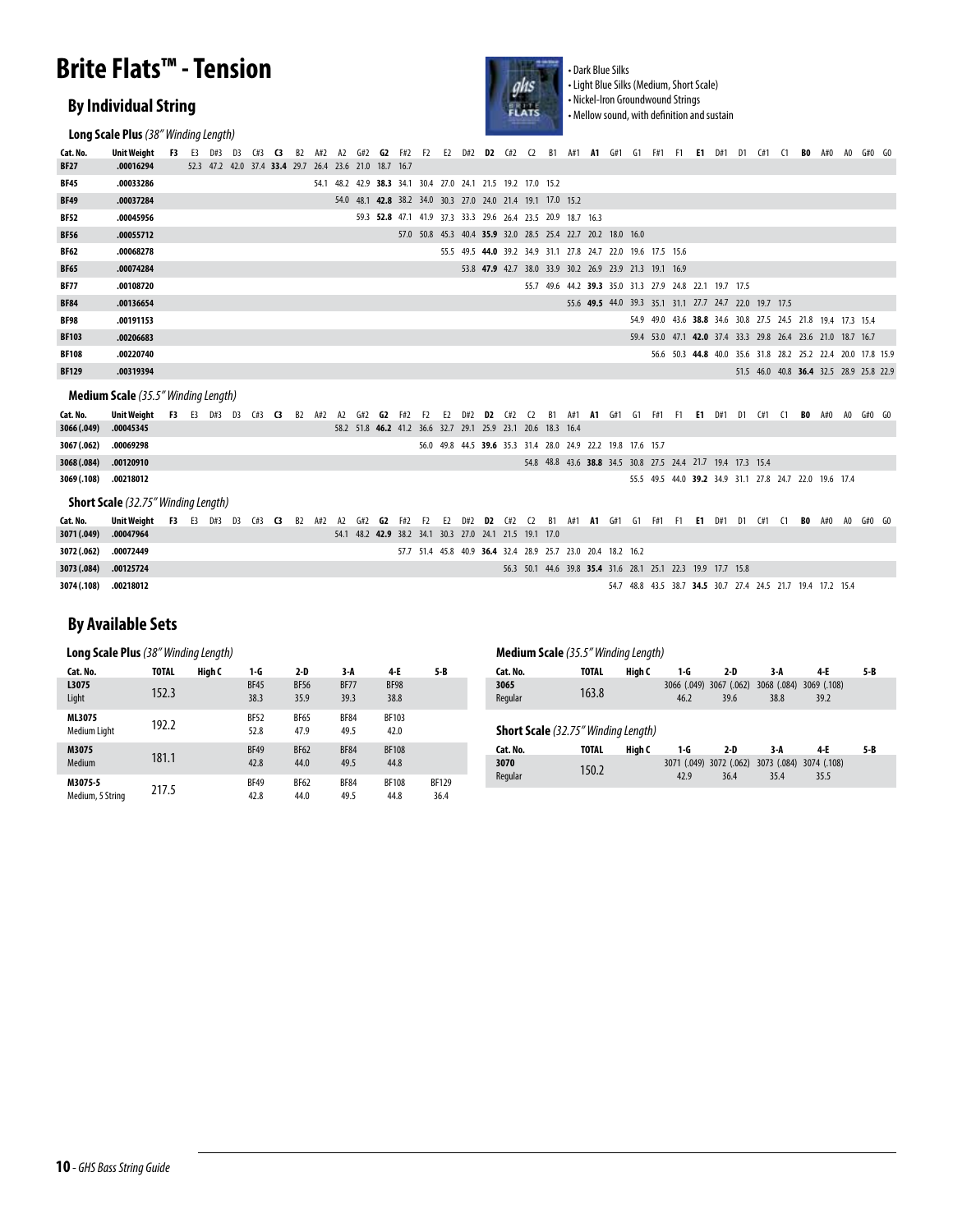### **Precision Flats™ - Tension** experience in the contract of the contract of the contract of the contract of the contract of the contract of the contract of the contract of the contract of the contract of the contract of the contract of the contract of

• Purple Silks

• Stainless Steel Polished Flatwound<br>• Dark, thick, thumpy tone

**Long Scale Plus** *(38" Winding Length)*

| Cat. No.     | Unit Weight | - F3 | E3 | D#3                                                         | D3 | C#3 | - C3 | - B2 | A#2 | A2  G#2  G2  F#2  F2  E2                                    |  |  | D#2 <b>D2</b>                                               | C#2 | C <sub>2</sub> | <b>B1</b> | A#1 | <b>A1</b> | G#1 | G1 | F#1 F1 |                                                             | - E1 | D#1 | D1 | C#1                                                         | - 61 | BO | A#0 | A0. | G#0 G0                                       |  |
|--------------|-------------|------|----|-------------------------------------------------------------|----|-----|------|------|-----|-------------------------------------------------------------|--|--|-------------------------------------------------------------|-----|----------------|-----------|-----|-----------|-----|----|--------|-------------------------------------------------------------|------|-----|----|-------------------------------------------------------------|------|----|-----|-----|----------------------------------------------|--|
| <b>FB28</b>  | .00016859   |      |    | 54.8 48.8 43.5 38.7 34.5 30.7 27.3 24.4 21.7 19.4 17.3 15.4 |    |     |      |      |     |                                                             |  |  |                                                             |     |                |           |     |           |     |    |        |                                                             |      |     |    |                                                             |      |    |     |     |                                              |  |
| <b>FB45</b>  | .00036100   |      |    |                                                             |    |     |      |      |     | 58.6 52.3 46.5 41.5 36.9 32.9 29.3 26.1 23.3 20.7 18.5 16.5 |  |  |                                                             |     |                |           |     |           |     |    |        |                                                             |      |     |    |                                                             |      |    |     |     |                                              |  |
| <b>FB55</b>  | .00059573   |      |    |                                                             |    |     |      |      |     |                                                             |  |  | 54.3 48.4 43.2 38.4 34.2 30.5 27.2 24.2 21.6 19.2 17.1 15.3 |     |                |           |     |           |     |    |        |                                                             |      |     |    |                                                             |      |    |     |     |                                              |  |
| <b>FB60</b>  | .00072062   |      |    |                                                             |    |     |      |      |     |                                                             |  |  | 58.6 52.2 46.5 41.4 36.9 32.9 29.3 26.1 23.2 20.7 18.5 16.4 |     |                |           |     |           |     |    |        |                                                             |      |     |    |                                                             |      |    |     |     |                                              |  |
| <b>FB65</b>  | .00078579   |      |    |                                                             |    |     |      |      |     |                                                             |  |  |                                                             |     |                |           |     |           |     |    |        | 56.9 50.7 45.2 40.2 35.8 31.9 28.4 25.3 22.6 20.2 17.9 15.9 |      |     |    |                                                             |      |    |     |     |                                              |  |
| <b>FB70</b>  | .00096566   |      |    |                                                             |    |     |      |      |     |                                                             |  |  |                                                             |     |                |           |     |           |     |    |        | 55.5 49.4 44.0 39.3 34.9 31.1 27.7 24.8 22.0 19.6 17.5 15.6 |      |     |    |                                                             |      |    |     |     |                                              |  |
| <b>FB75</b>  | .00106341   |      |    |                                                             |    |     |      |      |     |                                                             |  |  |                                                             |     |                |           |     |           |     |    |        | 54.4 48.5 43.3 38.5 34.3 30.5 27.3 24.2 21.6 19.3 17.1 15.3 |      |     |    |                                                             |      |    |     |     |                                              |  |
| <b>FB80</b>  | .00123933   |      |    |                                                             |    |     |      |      |     |                                                             |  |  |                                                             |     |                |           |     |           |     |    |        |                                                             |      |     |    | 56.5 50.4 44.9 39.9 35.6 31.8 28.3 25.2 22.4 20.0 17.9 15.9 |      |    |     |     |                                              |  |
| <b>FB85</b>  | .00141525   |      |    |                                                             |    |     |      |      |     |                                                             |  |  |                                                             |     |                |           |     |           |     |    |        |                                                             |      |     |    | 57.6 51.2 45.6 40.7 36.3 32.3 27.7 25.6 22.8 20.4 18.1 16.1 |      |    |     |     |                                              |  |
| <b>FB90</b>  | .00157079   |      |    |                                                             |    |     |      |      |     |                                                             |  |  |                                                             |     |                |           |     |           |     |    |        |                                                             |      |     |    | 56.9 50.6 45.1 40.3 35.8 31.9 28.4 25.3 22.6 20.1 17.9 15.9 |      |    |     |     |                                              |  |
| <b>FB95</b>  | .00180706   |      |    |                                                             |    |     |      |      |     |                                                             |  |  |                                                             |     |                |           |     |           |     |    |        |                                                             |      |     |    | 58.2 51.9 46.4 41.0 36.7 32.7 29.1 26.0 23.1 20.6 18.3 16.4 |      |    |     |     |                                              |  |
| <b>FB105</b> | .00203172   |      |    |                                                             |    |     |      |      |     |                                                             |  |  |                                                             |     |                |           |     |           |     |    |        |                                                             |      |     |    | 58.4 52.1 46.3 41.2 36.8 32.8 29.3 26.0 23.2 20.6 18.4 16.4 |      |    |     |     |                                              |  |
| XLFB126      | .00301768   |      |    |                                                             |    |     |      |      |     |                                                             |  |  |                                                             |     |                |           |     |           |     |    |        |                                                             |      |     |    |                                                             |      |    |     |     | 54.6 48.7 43.4 38.6 34.4 30.7 27.3 24.3 21.7 |  |

#### **Medium Scale** *(35.5" Winding Length)*

| Cat. No.    | Unit Weight                                | - F3 | E3 | D#3 | D3 | C#3 | - C3 | B2        | A#2    | A2 | G#2                                                         | G2 | F#2              | - F2 | E2     | D#2                                                         | D2 | $($ #2        | C <sub>2</sub> | - B1 | A#1                  | $\cdot$ A1 . | - G#1 | - G1 | F#1 | - F1                                                        | - E1          | D#1 | D1 | C#1    |                                                             | BO | A#0 | A0 | G#0 G0                  |  |
|-------------|--------------------------------------------|------|----|-----|----|-----|------|-----------|--------|----|-------------------------------------------------------------|----|------------------|------|--------|-------------------------------------------------------------|----|---------------|----------------|------|----------------------|--------------|-------|------|-----|-------------------------------------------------------------|---------------|-----|----|--------|-------------------------------------------------------------|----|-----|----|-------------------------|--|
| 3121 (.045) | .00034470                                  |      |    |     |    |     |      |           |        |    | 55.7 49.6 44.2 39.4 35.1 31.3 27.8 24.8 22.1 19.7 17.5 15.6 |    |                  |      |        |                                                             |    |               |                |      |                      |              |       |      |     |                                                             |               |     |    |        |                                                             |    |     |    |                         |  |
| 3122 (.060) | .00068894                                  |      |    |     |    |     |      |           |        |    |                                                             |    |                  |      |        | 55.7 49.6 44.2 39.4 35.0 31.2 27.8 24.8 22.1 19.7 17.5 15.7 |    |               |                |      |                      |              |       |      |     |                                                             |               |     |    |        |                                                             |    |     |    |                         |  |
| 3123 (.075) | .00103342                                  |      |    |     |    |     |      |           |        |    |                                                             |    |                  |      |        |                                                             |    |               |                |      |                      |              |       |      |     | 59.0 52.6 46.9 41.7 37.2 33.1 29.5 26.3 23.5 20.9 18.6 16.6 |               |     |    |        |                                                             |    |     |    |                         |  |
| 3124 (.095) | .00172236                                  |      |    |     |    |     |      |           |        |    |                                                             |    |                  |      |        |                                                             |    |               |                |      |                      |              |       |      |     |                                                             |               |     |    |        | 55.3 49.2 43.8 39.1 34.8 31.0 27.6 24.6 21.9 19.5 17.4 15.5 |    |     |    |                         |  |
|             |                                            |      |    |     |    |     |      |           |        |    |                                                             |    |                  |      |        |                                                             |    |               |                |      |                      |              |       |      |     |                                                             |               |     |    |        |                                                             |    |     |    |                         |  |
|             | <b>Short Scale</b> (32.75" Winding Length) |      |    |     |    |     |      |           |        |    |                                                             |    |                  |      |        |                                                             |    |               |                |      |                      |              |       |      |     |                                                             |               |     |    |        |                                                             |    |     |    |                         |  |
| Cat. No.    | Unit Weight                                | F3   | E3 | D#3 | D3 | C#3 | - C3 | <b>B2</b> | A#2 A2 |    | G#2                                                         |    | <b>G2</b> F#2 F2 |      | E2 D#2 |                                                             |    | <b>D2</b> C#2 | C <sub>2</sub> |      | B1 A#1 <b>A1</b> G#1 |              |       | - G1 | F#1 | . F1 .                                                      | <b>E1</b> D#1 |     |    | D1 C#1 | - 61                                                        |    |     |    | <b>BO</b> A#O AO G#O GO |  |
| 3021 (.045) | .00041594                                  |      |    |     |    |     |      |           |        |    | 59.1 52.6 46.9 41.7 37.2 33.2 29.5 26.3 23.4 20.9 18.6 16.6 |    |                  |      |        |                                                             |    |               |                |      |                      |              |       |      |     |                                                             |               |     |    |        |                                                             |    |     |    |                         |  |
| 3022 (.060) | .00066346                                  |      |    |     |    |     |      |           |        |    |                                                             |    |                  |      |        | 59.4 52.9 47.1 41.9 37.4 33.3 29.7 26.4 23.6 21.0 18.7 16.6 |    |               |                |      |                      |              |       |      |     |                                                             |               |     |    |        |                                                             |    |     |    |                         |  |

**By Available Sets**

**.00153294 3024 (.095)**

**Long Scale Plus** *(38" Winding Length)*

| Cat. No.                       | <b>TOTAL</b> | High C | 1-G                 | $2-D$               | 3 A                 | 4-E                  | 5-B             |
|--------------------------------|--------------|--------|---------------------|---------------------|---------------------|----------------------|-----------------|
| 3025<br>Light                  | 163.2        |        | <b>FB45</b><br>41.5 | <b>FB60</b><br>46.5 | <b>FB75</b><br>38.5 | <b>FB95</b><br>36.7  |                 |
| CM3050<br><b>Custom Medium</b> | 174.1        |        | <b>FB45</b><br>41.5 | <b>FB60</b><br>46.5 | <b>FB80</b><br>44.9 | <b>FB105</b><br>41.2 |                 |
| M3050<br>Medium                | 184.6        |        | <b>FB45</b><br>41.5 | <b>FB65</b><br>50.7 | <b>FB85</b><br>51.2 | <b>FB105</b><br>41.2 |                 |
| 3050<br>Regular                | 229.1        |        | <b>FB55</b><br>68.8 | <b>FB70</b><br>62.2 | <b>FB90</b><br>56.9 | <b>FB105</b><br>41.2 |                 |
| M3050X-5<br>Medium, 5 String   | 219.0        |        | <b>FB45</b><br>41.5 | <b>FB65</b><br>50.7 | <b>FB85</b><br>51.2 | <b>FB105</b><br>41.2 | XLFB126<br>34.4 |

#### **Medium Scale** *(35.5" Winding Length)* **Universal Long Scale** *(37.25" Winding Length)* **M3050-5**  Medium, 5 String **Cat. No. High C 2-D 4-E 1-G TOTAL 3-A 5-B** FB45 41.5 219.0 FB65 50.7 FB105 41.2 FB126 34.4 FB85 51.2

54.4 48.5 43.2 38.5 34.3 30.6 27.2 **24.3** 21.6 19.2 17.2 15.3

| Cat. No. | TOTAL | Hiah C | 1-G  | 2-D  | 3 A                                             | 4-E  | 5-B |  |
|----------|-------|--------|------|------|-------------------------------------------------|------|-----|--|
| 3120     |       |        |      |      | 3121 (.045) 3122 (.060) 3123 (.075) 3124 (.095) |      |     |  |
| Light    | 138.6 |        | 35.1 | 39.4 | 33.1                                            | 31.0 |     |  |

#### **Short Scale** *(32.75" Winding Length)*

| Cat. No. | <b>TOTAL</b> | Hiah C | 1-G  | 2-D  | 3 A                                             | 4-F  | 5-B |
|----------|--------------|--------|------|------|-------------------------------------------------|------|-----|
| 3020     |              |        |      |      | 3021 (.045) 3022 (.060) 3023 (.075) 3024 (.095) |      |     |
| Liaht    | 122.2        |        | 37.2 | 33.3 | 27.4                                            | 24.3 |     |

### **Final Thoughts**

This tension guide is just that; a guide. You're the expert at your own personal playing style and needs; if something doesn't feel/sound right, change it! Music is a very organic art form, so while you can start with science, you perfect it by touch and feel.

If you're perfectly happy with playing a pre-packaged set of strings, *GREAT!*

If you're excited about putting together that balanced tension set, *GREAT!*

If you want to try a set with less/more tension than what you're used to, *GREAT!*

You're playing. You're learning. That's the important part. We'll provide the strings; you provide the inspiration.